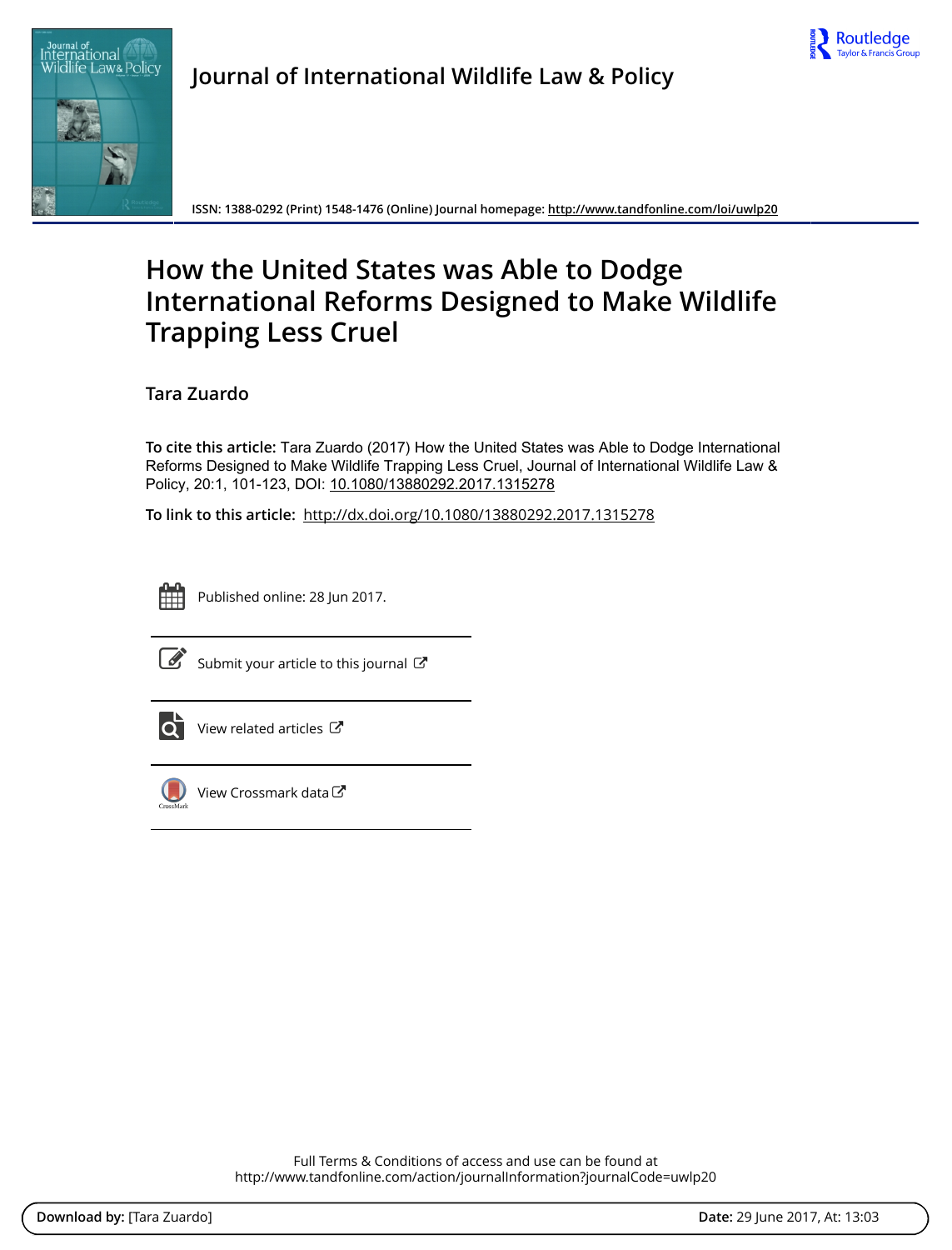# **How the United States was Able to Dodge International Reforms Designed to Make Wildlife Trapping Less Cruel**

Tara Zuardo

# **1. Introduction**

Each year in the United States, more than 6 million animals are trapped in the wild for their fur, primarily with steel-jaw leg-hold traps, body-gripping kill traps, and strangling neck snares.<sup>[1](#page-1-0)</sup> Although factors such as reduced domestic demand for fur, plummeting pelt prices, and increased public pushback have led to a decline in commercial trapping over the past several decades, the United States continues to be among the world's leaders in the number of wild animals trapped for their fur.

Raccoons, coyotes, muskrats, beavers, red foxes, bobcats, and mink are among the most commonly trapped species.<sup>[2](#page-1-1)</sup> However, official reports are mere estimates (using known data to extrapolate more broadly) and fail to include all animals who are actually trapped. Many unreported nontarget animals fall victim to steel-jaw traps and Conibear traps,<sup>[3](#page-1-2)</sup> including dogs, cats, deer, and birds, as well as threatened and endangered species.<sup>[4](#page-1-3)</sup> Moreover, many wild species, particularly predators such as coyotes, are trapped and killed for wildlife damage management because they are deemed "nuisance" animals.<sup>[5](#page-1-4)</sup> Kills by government-sanctioned trappers are supposed to be reported and eventually made public by the US Department of Agriculture's

**CONTACT** Tara Zuardo **x** [tara@awionline.org](mailto:tara@awionline.org) **contracts** Attorney, Animal Welfare Institute.

<span id="page-1-0"></span><sup>&</sup>lt;sup>1</sup> Caught by Mistake: Pets Suffer Serious Steel-Jaw Leghold Trap Injuries, ANIMAL WELFARE INSTITUTE (2016), https://awionline.org/awi-quarterly/2016-spring/caught-mistake-pets-suffer-serious-steel-jaw-leghold-trapinjuries.

<span id="page-1-1"></span><sup>&</sup>lt;sup>2</sup> Ass'n of Fish & Wildlife Agencies, Trap Use Report (2015), available at http://www.fishwildlife.org/files/AFWA\_Trap\_ Use\_Report\_2015\_ed\_2016\_02\_29.pdf.

<span id="page-1-2"></span><sup>&</sup>lt;sup>3</sup> See, e.g., Christina M. Russo, "Antiquated" Trapping Laws Can Inflict Torture on Wildlife ... and Family Pets, THE DODO (March 25, 2015), https://www.thedodo.com/wyoming-trapping-laws-1058977987.html.

<span id="page-1-3"></span><sup>&</sup>lt;sup>4</sup> NOCTURNAL WILDLIFE RESEARCH PTY., WELFARE OUTCOMES OF LEG-HOLD TRAP USE IN VICTORIA (2008), http:// agriculture.vic.gov.au/\_\_data/assets/pdf\_file/0019/261712/REVIEW-WELFARE-OUTCOMES-OF-LEG-HOLD-TRAP-USE-IN-VICTORIA.pdf; G. Iossa et al., Mammal Trapping: A Review of Animal Welfare Standards of Killing and Restraining Traps, 16 ANIMAL WELFARE 335 (2007); BRIAN J. FRAWLEY ET AL., MICH. DEP'T. OF NAT. RESOURCES, FOX AND COYOTE TRAPPING SURVEY, WILDLIFE REPORT DIVISION, no. 3430 (February 2005); Roger Powell & Gilbert Proulx, Trapping and Marking Terrestrial Mammals for Research: Integrating Ethics, Performance Criteria, Techniques, and Common Sense, 44 ILAR J. no. 4, 259 (2003); Thomas N. Tomsa & James E. Forbes, FOURTH EASTERN WILDLIFE DAMAGE CONTROL CONFERENCE, Coyote Depredation Control in New York: An Integrated Approach (September 25, 1989), [http://digitalcommons.unl.edu/cgi/viewcontent.cgi?article](http://digitalcommons.unl.edu/cgi/viewcontent.cgi?article=1039&context=ewdcc4)=1039&context=ewdcc4; Gary R. Bortolotti, Trap and Poison Mortality of Golden and Bald Eagles, 48 J. WILDLIFE MGMT. no. 4, 1173 (1984).

<span id="page-1-4"></span><sup>&</sup>lt;sup>5</sup> See, e.g., United States Department of Agriculture Animal and Plant Health Inspection Service, Resolving Wildlife Damage to Protect People, Agriculture and Wildlife (2012) (referring to actions targeting "nuisance" animals), https://www.aphis.usda.gov/wildlife\_damage/informational\_notebooks/2012/Section\_1\_combined.pdf; Indiana Department of Natural Resources, Nuisance Wildlife, http://www.in.gov/dnr/fishwild/2351.htm (last visited March 31, 2017).

<sup>© 2017</sup> Animal Welfare Institute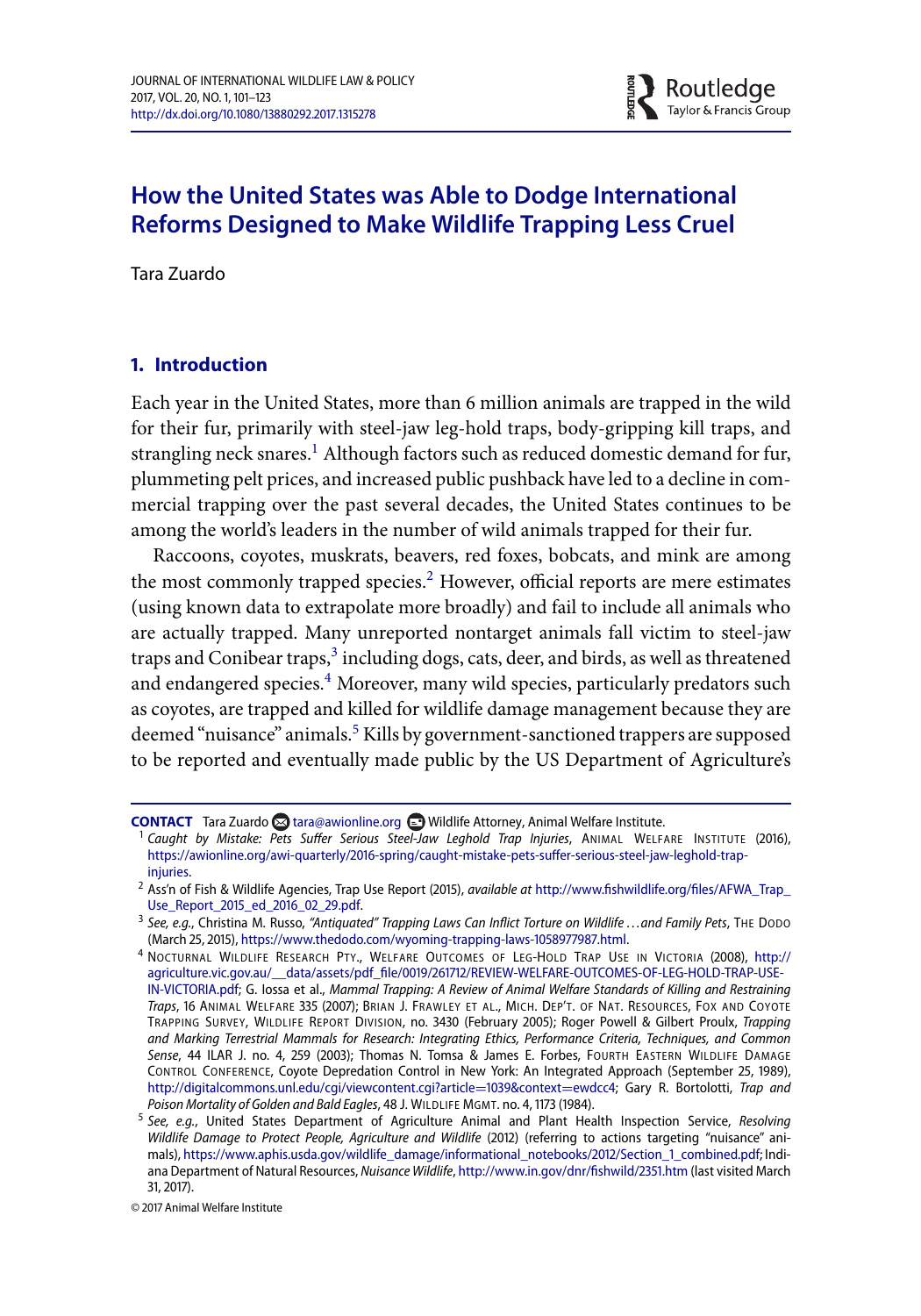#### 102 T. ZUARDO

Wildlife Services program. Other animals may be trapped and killed by ranchers or trappers who act on their behalf because the animals are deemed a threat to livestock.[6](#page-2-0) Approximately 250,000 people are employed by the pest control and nuisance wildlife control industries (although they are may be employing methods other than trapping).[7](#page-2-1) The vast majority of trappers are engaged in some trapping of so-called nuisance animals. Because few states require trappers to report nontarget animals caught in traps, $8$  we do not know the total number of animals trapped and killed each year in the United States beyond the number reported to state wildlife agencies by licensed commercial and recreational trappers and the number reported by federal trappers with Wildlife Services. What we do know is that millions of animals continue to be killed, maimed, and made to suffer unnecessarily in cruel traps for the domestic and overseas fur trade and for the purpose of conducting "wildlife damage control" and eradicating "nuisance" wildlife.

This article examines the impediments to trapping reforms at the state level, as well as nationally and internationally. Section [2](#page-2-3) provides a brief overview of wildlife trapping regulations and the traps most commonly used in the United States. Section [3](#page-7-0) discusses the United States' response to the European Union's trapping reform legislation and how this response creates an impediment to future trapping reforms domestically. Section [4](#page-13-0) examines the underlying cultural and legal sources of resistance to trapping reforms in the United States in particular. Section [5](#page-14-0) summarizes the various efforts that have been directed at reforming trapping laws in the United States and suggests efforts to overcome the resistance to further trapping reforms in the United States and internationally. Final thoughts are offered in Section [6.](#page-21-0)

# <span id="page-2-3"></span>**2. Regulation of wildlife trapping in the United States**

Trapping is predominantly regulated at the state level, $9$  and regulations vary greatly depending on the state.<sup>[10](#page-2-5)</sup> For example, states such as Nevada and Louisiana have very few restrictions on trapping, while others, such as Colorado and Arizona, feature more complex regulations. $^{11}$  $^{11}$  $^{11}$ 

#### *2.1. Steel-jaw traps*

Steel-jaw traps operate in the same manner as those brought from Europe to North America more than 300 years ago.<sup>[12](#page-2-7)</sup> When the trap is activated, steel jaws clamp together with bone-crushing force on the limb of the animal. The traps come in a

<span id="page-2-0"></span> $6$  Camilla H. Fox, Wildlife Control: Out of Control, 35 ANIMAL ISSUES no. 2, 15 (2004); Camilla H. Fox, Analysis of the Marin County Strategic Plan for Protection of Livestock & Wildlife: An Alternative to Traditional Predator Control (2008) (unpublished thesis, Prescott College); Michael Robinson, Predatory Bureaucracy: The Extermination of Wolves and the Transformation of the West (2005) (on file with the University Press of Colorado).

<span id="page-2-1"></span> $<sup>7</sup>$  Minutes of the Agreement on International Humane Trapping Standards Joint Management Committee Meeting,</sup> Edmonton, Alberta, Canada, 4-5 October 2011, p. 14: http://www.fishwildlife.org/files/2011JMCReport.pdf.

<span id="page-2-2"></span><sup>8</sup> ANIMAL PROTECTION INST., CULL OF THE WILD: A CONTEMPORARY ANALYSIS OF WILDLIFE TRAPPING IN THE UNITED STATES (Camilla H. Fox & Christopher M. Papouchis eds. 2004).

<span id="page-2-4"></span> $9$  *ld.* at 71.

<span id="page-2-5"></span> $10$  Id.

<span id="page-2-6"></span> $11$  *Id.* 

<span id="page-2-7"></span><sup>&</sup>lt;sup>12</sup> RICHARD GERSTELL, THE STEEL TRAP IN NORTH AMERICA (1985) (Stackpole Books).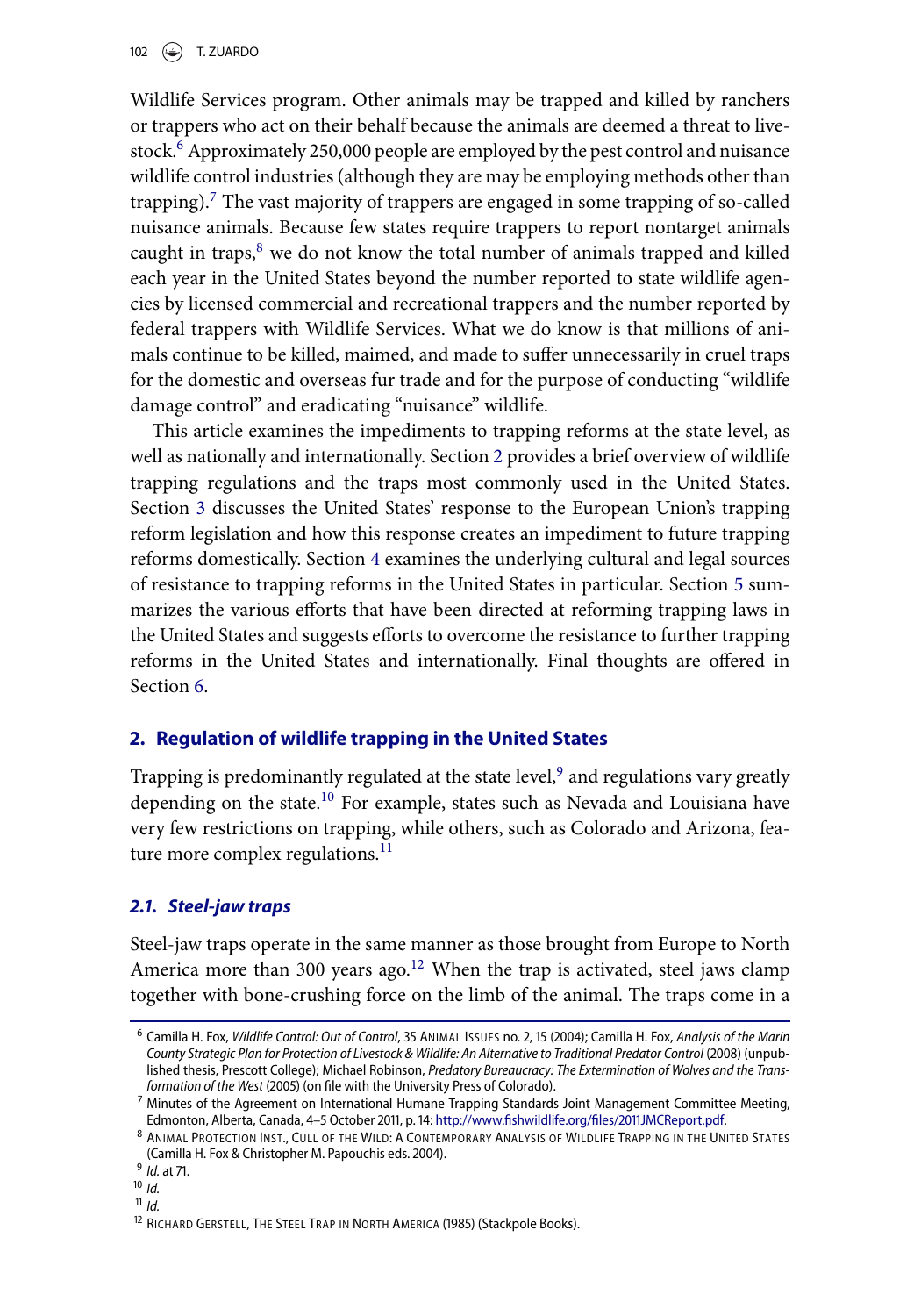wide array of sizes and utilize one or two long or paired coil springs. Some may have extra coil springs added (a "beefer kit") or an extra set of jaws ("double-jawed"). The steel-jaw trap often used on muskrat is called a "stop-loss" trap and has an auxiliary arm that is intended to hold the animals away from their trapped limbs so that they are unable to chew them off to escape. This self-mutilating behavior is called "wring-off" by trappers. An enclosed style of steel-jaw trap, also called a footencapsulating trap or a dog-proof trap, is used on raccoons to prevent wring-off. The front feet of raccoons are hypersensitive, yet they will commonly chew them off to escape from steel-jaw traps. Using a steel-jaw trap in an enclosure merely prevents the raccoon from accessing the limb close to the trap to chew it off; it does not reduce the pain. One particularly grim account of the suffering of an animal during trap testing describes a raccoon who had nearly amputated his leg to get out of an enclosed steel-jaw trap by chewing at his limb near the shoulder, as that was the only portion he could access.[13](#page-3-0) This trap modification and others are described further below.

A few states have banned or restricted the use of steel-jaw traps for commercial and/or recreational trapping under some circumstances.[14](#page-3-1) Five of these banned steel-jaw traps via voter initiatives: Arizona in 1994 (ban on trapping on public lands), Colorado and Massachusetts in 1996, California in 1998, and Washington in 2000.[15](#page-3-2) Two states banned or strongly restricted the use of steel-jaw traps through legislation. Rhode Island enacted a law in 1977 banning the use of steel-jaw traps except under permit for "animal damage control." New Jersey followed suit in 1984, with stronger legislation banning the use, manufacture, sale, import, transport, and possession of steel-jaw traps.[16](#page-3-3) In 1972, Florida became the only state to restrict the use of steel-jaw traps through the administrative process, by mandating that padded steel-jaw traps are allowed only under permit for "animal damage control." In 1999, Hawaii—although it contains no commercially targeted furbearers— banned all forms of trapping.<sup>[17](#page-3-4)</sup>

A number of states have implemented regulations placing some limits on steeljaw traps. For example, several states have placed an upper limit on the size of steel-jaw traps used on land and/or in water.<sup>[18](#page-3-5)</sup> Several states have disallowed the use

<span id="page-3-0"></span><sup>&</sup>lt;sup>13</sup> George F. Hubert, Jr. et al., Evaluation of Two Restraining Traps to Capture Raccoons, 24 WILDLIFE SOC'Y BULL., no. 4, 1996, 699-708.

<span id="page-3-1"></span><sup>&</sup>lt;sup>14</sup> ANIMAL PROTECTION INST., supra note 8.

<span id="page-3-2"></span><sup>&</sup>lt;sup>15</sup> See Ballotopedia for a list of state initiatives: https://ballotpedia.org/Arizona\_Public\_Land\_Trapping\_Statute, Proposition\_201\_(1994); https://ballotpedia.org/Colorado\_Prohibited\_Methods\_of\_Taking\_Wildlife,\_Initiative\_14\_ (1996); https://ballotpedia.org/Massachusetts\_Ban\_on\_Leghold\_Traps\_Initiative, Question\_1\_(1996); https:// ballotpedia.org/California\_Proposition\_4,\_Prohibition\_on\_Trapping\_Fur-Bearing\_Mammals\_(1998); https://ballotpedia.org/Washington\_Animal\_Trapping\_Act,\_Initiative\_713\_(2000).

<span id="page-3-3"></span><sup>&</sup>lt;sup>16</sup> See New Jersey Dep't of Envtl. Prot., Trapping Regulations (2016), *available at http://www.state.nj.us/* dep/fgw/pdf/2016/trapping\_summary16-17.pdf. New Jersey now allows for the use of "enclosed" or "foot encapsulating" traps; live-restraint traps which operate as steel-jaw traps enclosed by a housing; see also Dena Jones & Sheila Rodriguez, Restricting the Use of Animal Traps in the United States: An Overview of Laws and Strategy, 9 ANIMAL L. 135 (2003), available at https://www.animallaw.info/sites/default/files/lralvol9 p136.pdf.

<span id="page-3-4"></span> $17$  Hawai'i Fishing Regulations, Board of Land and Natural Resources (August 2015), available at http://dlnr.hawaii.gov/dar/files/2015/08/fishing\_regs\_Aug\_2015.pdf.

<span id="page-3-5"></span><sup>&</sup>lt;sup>18</sup> States that have restricted the size of steel-jaw traps used in land sets include Alabama, Alaska, Arizona, Arkansas, Connecticut, Delaware, Georgia, Idaho, Illinois, Indiana, Iowa, Kentucky, Maine, Maryland, Minnesota, Nevada, New Mexico, New York, North Carolina, Ohio, Oklahoma, Oregon, Pennsylvania, South Carolina, Tennessee, Utah, Virginia,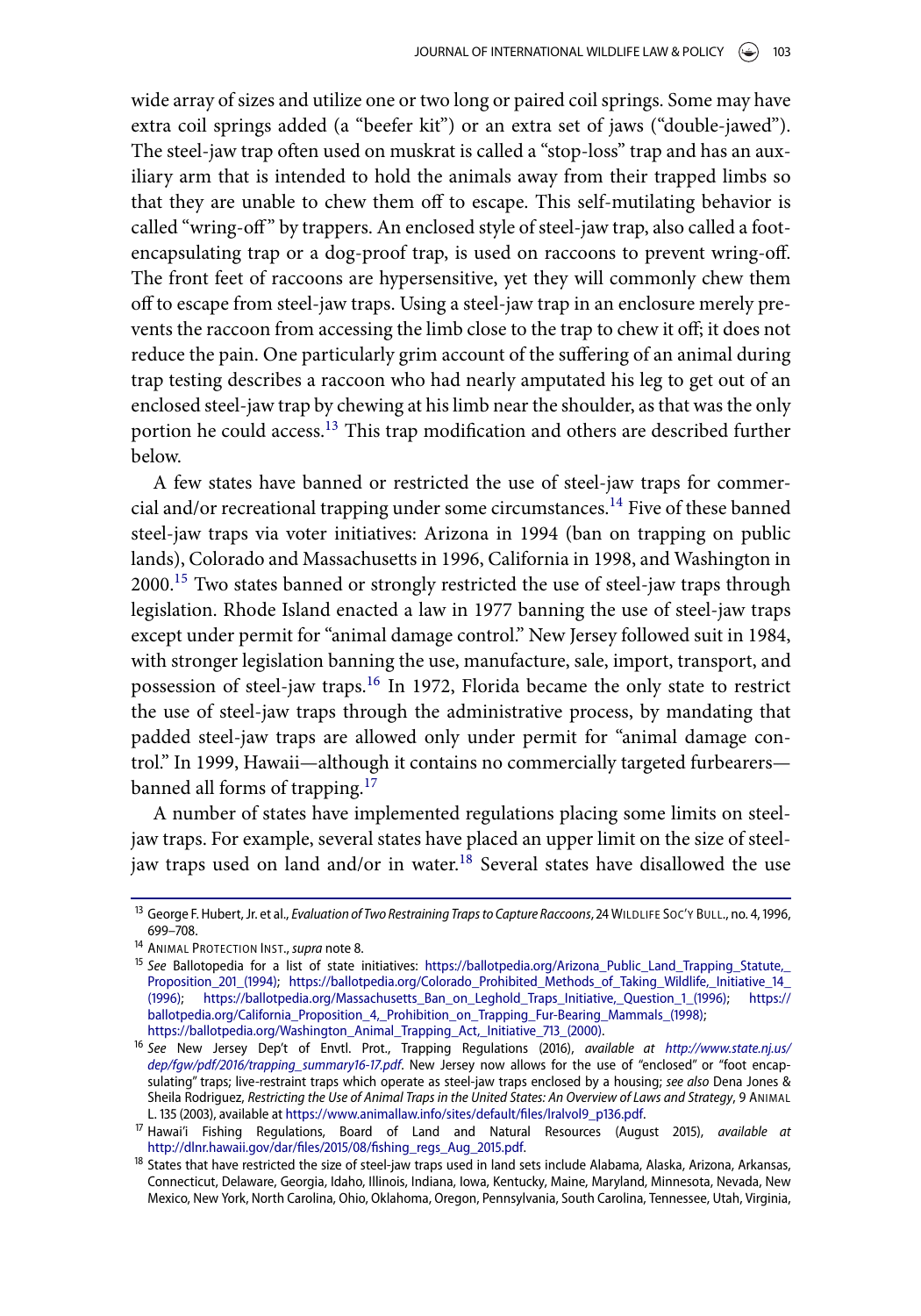of steel-jaw traps with teeth or serrations; however, such traps are still allowed in a significant number of states.<sup>[19](#page-4-0)</sup> Although some wildlife managers claim that padded steel-jaw traps are more humane than traps without this modification, only a few states specifically mandate the use of padded steel-jaw traps in some circumstances in lieu of non-padded steel-jaw traps.<sup>[20](#page-4-1)</sup> In addition, a national survey indicated that less than three percent of steel-jaw traps used by US trappers were padded.<sup>[21](#page-4-2)</sup> A number of states mandate the use of "offset jaws" (jaws that leave a small gap when closed) when steel-jaw traps are used in water or land sets.<sup>[22](#page-4-3)</sup> The small gap between the jaws (typically 3/16 inch) ostensibly allows small nontarget animals to escape and reduces trap injuries in larger animals.<sup>[23](#page-4-4)</sup>

In June 2015, the New Jersey Fish and Game Council voted to legalize enclosed steel-jaw traps through a rulemaking process, calling them "enclosed foothold traps" in an attempt to circumvent the state's  $31$ -year ban on steel-jaw traps.<sup>[24](#page-4-5)</sup> As described earlier, enclosed traps operate in the same manner as the banned steel-jaw traps; they merely encapsulate the jaws in plastic or metal, and the trap is tripped by the animal pulling up on the trigger rather than depressing it. While the traps in question are intended for raccoons, opossums are taken as incidental catch. The enclosure

Washington, West Virginia, and Wisconsin. States that have restricted the size of steel-jaw traps used in water sets include Alaska, Arizona, Arkansas, Connecticut, Delaware, Illinois, Maryland, Minnesota, New Mexico, New York, North Carolina, Oklahoma, Oregon, Pennsylvania, South Carolina, and Tennessee. Information about the details of these state laws, and other state laws mentioned in these notes, is on file with the authors.

<span id="page-4-0"></span><sup>&</sup>lt;sup>19</sup> Nineteen states allow the use of teeth or serrations in land sets of steel-jaw traps. Twenty-six states allow the use of such traps for water sets. States that have not banned the use of teeth or serrations on steel-jaw traps used in land sets include Alaska, Delaware, Georgia, Idaho, Kansas, Minnesota, Mississippi, Montana, Nevada, New Hampshire, North Dakota, South Carolina, South Dakota, Texas, Utah, and Wyoming. States that have not banned the use of teeth or serrations on steel-jaw traps used in water sets include these same states plus Alabama, Iowa, Maine, New Mexico, Tennessee, Virginia, and Wisconsin.

<span id="page-4-1"></span><sup>&</sup>lt;sup>20</sup> States prohibiting or restricting steel-jaw traps used in land sets except for use of padded steel-jaw traps under certain circumstances are California (padded steel-jaw traps used by "federal, state, county, or municipal government employees or their duly authorized agents in the extraordinary case where the otherwise prohibited padded-jaw steel-jaw trap is the only method available to protect human health or safety"), Colorado (padded steel-jaw traps may be used after obtaining a permit for "animal damage control purposes," by the state Department of Health, or under other regulatory exemptions), Connecticut ("on land, trappers must use padded-jawed traps, and set the traps in the animal's burrow; steel-jawed leghold traps may be set only in water bodies"), Florida ("permits for padded steel-jaw traps may be issued to trap nuisance animals"), and Washington ("padded steel-jaw traps used by permit for human health/safety, endangered species protection, wildlife research, and animal damage control").

<span id="page-4-2"></span><sup>&</sup>lt;sup>21</sup> WildEarth Guardians, FAQ on Trapping, [http://www.wildearthguardians.org/site/DocServer/FAQ-ON-TRAPPING.pdf?](http://www.wildearthguardians.org/site/DocServer/FAQ-ON-TRAPPING.pdf?docID=4562)<br>docID=4562; see also Ass'n of Fish & Wildlife Agencies, supra note 3.

<span id="page-4-3"></span><sup>&</sup>lt;sup>22</sup> ANIMAL PROTECTION INST., supra note 8, at 80.

<span id="page-4-4"></span> $23$  States that mandate the use of offset jaws under some circumstances include Arizona ("footholds" must be "padded or rubber-jawed or unpadded with jaws permanently offset to a minimum of 3/16 inch and a device that allows for pan tension adjustment"), Arkansas ("all steel-jaw traps with a jaw spread greater than 5 inches must have offset jaws"), Delaware ("any footholds above waterline must be offset, laminated, or padded"), Indiana (illegal to use a "foothold trap with saw-toothed or spiked jaws and illegal to take a wild animal with a foothold trap if the widest inside jawspread measured perpendicular to the trap's base plate and the inside width between the trap's hinge posts (both measurements) is greater than 5<sup>3</sup>/<sub>4</sub> inches and less than or equal to 6<sup>1</sup>/<sub>2</sub> inches, unless the jaws of the trap have at least a 1/8-inch offset, the gap of the offset is filled with securely attached rubber pads, or the trap is completely covered by water"), Nevada ("all steel leg hold traps size No. 2 or larger or with an outside jaw spread of 5.5 inches or larger must maintain a minimum trap opening of three-sixteenths of one inch"), New Mexico ("any foot-hold trap with an inside jaw spread ½ inches or larger shall be offset, unless it has padded jaws"), North Carolina ("if the jaw spread is between 5 $\frac{1}{2}$  and 7 $\frac{1}{2}$  inches, the jaws must be offset by 3/16th of an inch"), Oregon (illegal to use a "No. 3 or larger steel-jaw trap not having a jaw spacing of at least 3/16 of one inch when the trap is sprung"), and Utah (traps "must leave an opening of at least 3/16 of an inch when the jaw is closed").

<span id="page-4-5"></span><sup>&</sup>lt;sup>24</sup> See New Jersey Dep't of Envtl. Prot., Comment Letter on Proposed Rule to Amend N.J.A.C. 7:25-5.12(g) to Allow for the Use of Enclosed Leghold Traps (May 15, 2015), available at https://awionline.org/sites/default/files/ uploads/documents/AWI-WL-NJTrapping-DEP-DktNo011502-2015.pdf.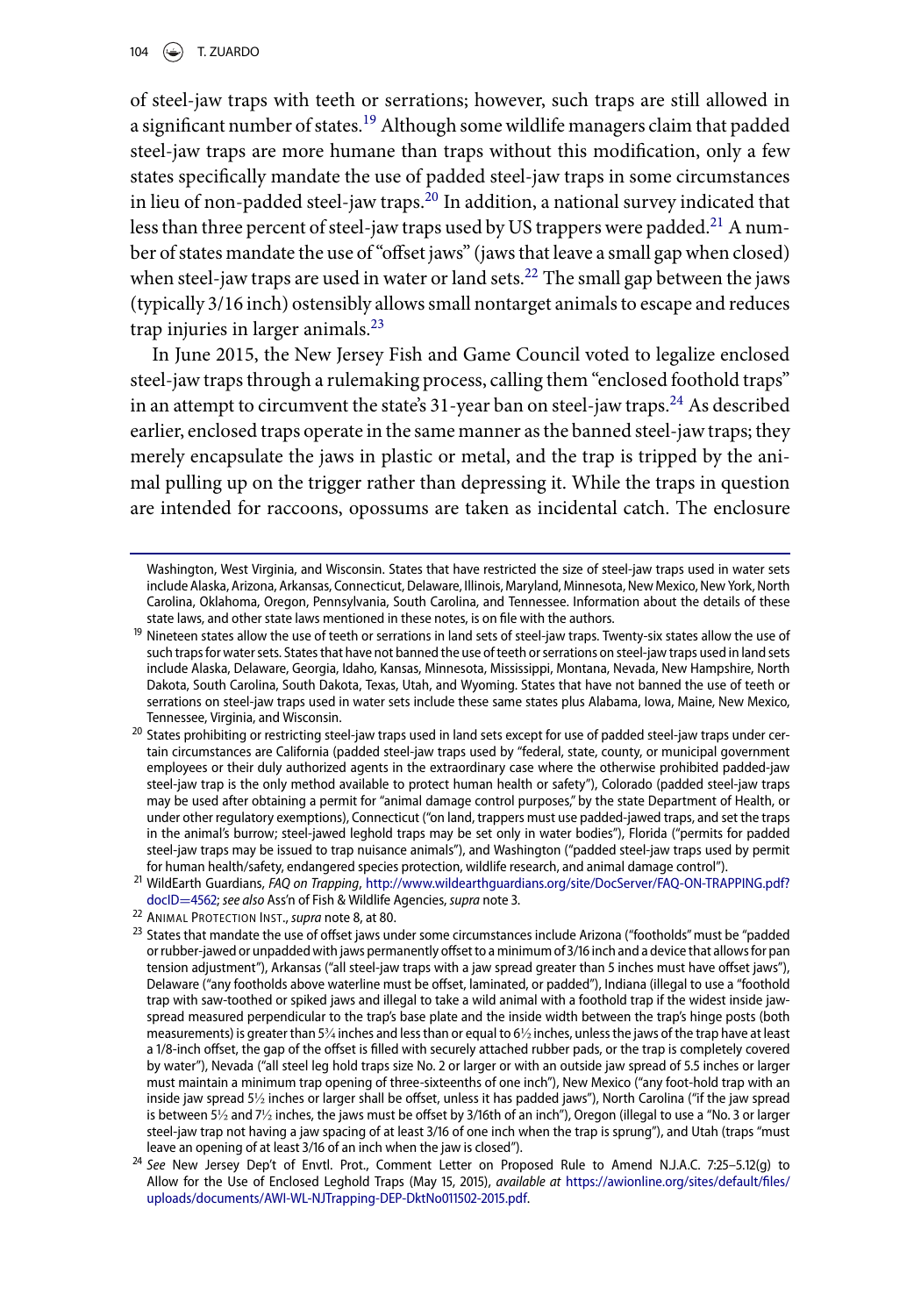is meant to prevent the trapped animal from chewing off his or her foot to escape, and the pull trigger is meant to prevent dogs from being caught. Nonetheless, the 60-pound clamping force is strong enough to inflict severe trauma and pain and to restrict blood flow, and domestic cats are among the trap's potential nontarget victims.[25](#page-5-0)

#### *2.2. Conibear traps*

Conibear traps are kill or body-gripping traps composed of two metal rectangles with a scissor-like hinge in the center, with one or two springs. When the device is tripped, the rectangles clamp together with tremendous force on the neck and/or torso of an animal. The springs are so strong, a setting tool is needed to open the device; family members' efforts to rescue trapped companion animals are futile. Such traps are restricted in a number of states because of the lethal danger posed to nontarget animals, particularly domestic dogs and cats.<sup>[26](#page-5-1)</sup>

#### *2.3. Snares*

Snares are wire nooses that most often are set to strangle an animal to death. The traps can operate in a manner that uses the animal's movement to draw the loop tight, or they can employ some form of spring mechanism to do so. While some states regulate and restrict the use of snares, others ban strangling snares outright due to their indiscriminate and lethal nature. Some of the various restrictions placed on snares include requiring the use of "locks" or "stops," which prevent the snare from closing beyond a set diameter, thereby making it a restraining rather than a killing trap; another is to require a "breakaway" device to allow animals of a particular size to escape. Few states differentiate between neck, body, and foot (leg) snares.<sup>[27](#page-5-2)</sup> Death in killing snares is brutal and can take an extended period, particularly for canids who have thick musculature along the neck. The canids suffer severe edema, with the animal's neck and head swelling terribly, a condition commonly referred to as "jelly head."[28](#page-5-3)

# *2.4. Cage/box traps*

Cage or box traps are designed to allow an animal to enter an enclosure, trip the device, and remain contained inside it. There are a variety of such traps. The log box trap is used on larger species in Canada and is likely the least cruel trap. It is a very large box made almost entirely of logs from native trees. The captured

<span id="page-5-0"></span> $25$  See id.

<span id="page-5-1"></span><sup>&</sup>lt;sup>26</sup> ANIMAL PROTECTION INST., supra note 8, at 81.

<span id="page-5-2"></span> $^{27}$  Id. States that prohibit the use of snares for commercial trapping and recreational trapping: Arizona (complete ban), California, Colorado, Connecticut (complete ban), Hawaii, New York (complete ban), Rhode Island (complete ban), Vermont (complete ban), and Washington (although note that snares are permissible to use under some circumstances in Washington).

<span id="page-5-3"></span><sup>28</sup> TOM GARRETT, ALTERNATIVE TRAPS: THE ROLE OF CAGE AND BOX TRAPS IN MODERN TRAPPING, THE ROLE OF LEGSNARES IN MODERN TRAPPING, AND THE ROLE OF SPRING-POWERED KILLING TRAPS IN MODERN TRAPPING (rev. ed., 1999).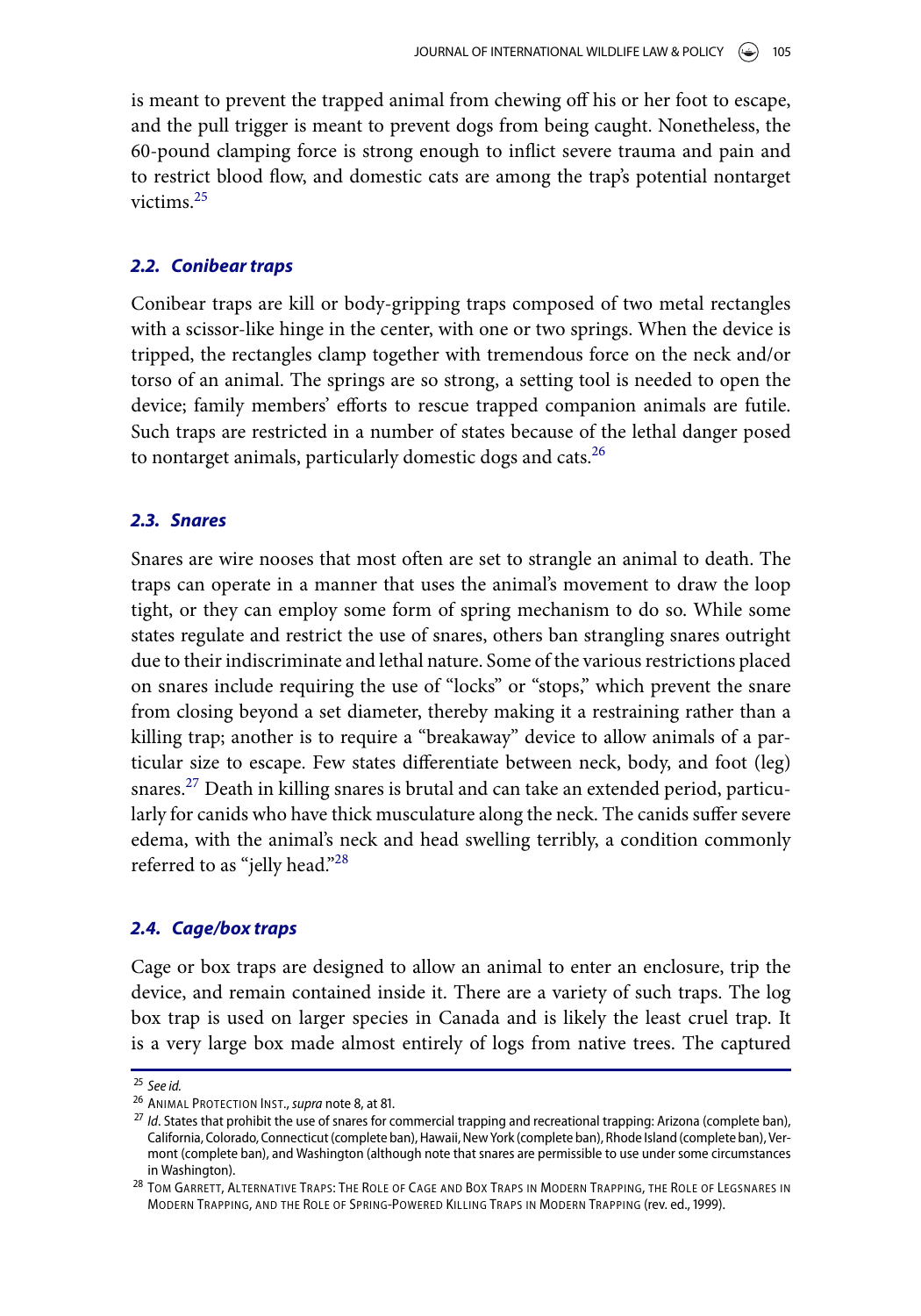animal is sheltered instead of being held brutally by an appendage, and, because there are no metal bars, animals will not break their teeth trying to escape. However, as with any live restraint device, a cage/box trap can be inhumane if left unchecked for extended periods as, depending on the device, trapped animals can die of thirst, hunger, exposure, self-mutilation, or predation.<sup>[29](#page-6-0)</sup>

# *2.5. Trap sets*

A trap set is the specific manner in which a trap is placed to catch and hold an animal. A land or dry set holds an animal on land, while a water set is meant to hold an animal underwater so that if the device does not kill instantly, the animal will still drown. A slide set describes a trap set on land that causes the trapped animal to slide on a line into the water and drown. Most traps are held in place by a chain affixed to a stake in the ground to prevent a live-trapped animal from moving away. Sometimes a "drag" is used instead, where the trap is affixed to a large object—such as a branch or a steel grapple—so that the trapped animal can move away to hide in brush.

Pole sets are typically steel-jaw traps (although sometimes snares or Conibear traps) set above ground and attached to a pole, post, log, or tree branch.<sup>[30](#page-6-1)</sup> The traps work by catching animals who are then left dangling from the pole, ensuring that they cannot escape via chewing off a trapped limb. The use of pole sets is legal in most states;<sup>[31](#page-6-2)</sup> however, their use has been controversial, as threatened, endangered, and other nontarget animals are often caught.<sup>[32](#page-6-3)</sup> Some states have responded to this by restricting the use of pole sets that are placed in a way that can capture nontarget animals, such as certain raptors.<sup>[33](#page-6-4)</sup> For example, in Minnesota, "A person may not take a bird with a steel jaw leg-hold trap mounted on a pole, post, tree stump, or other perch more than three feet above the ground."[34](#page-6-5) Other states (such as New York) have simply banned the use of traps set "in such a manner that causes a captured animal to be suspended in the air."[35](#page-6-6) A majority of the states, however, are silent on their use, which indicates that it is legal to use them.<sup>[36](#page-6-7)</sup>

# *2.6. Colony traps (also known as submarine traps)*

A colony trap is a cage or box trap set in water to capture and drown multiple animals.[37](#page-6-8) They are commonly used due to their efficiency in capturing large numbers

<span id="page-6-0"></span> $29$  Id.

<span id="page-6-1"></span><sup>&</sup>lt;sup>30</sup> ANIMAL PROTECTION INST., supra note 8, at 83.

<span id="page-6-2"></span> $31$  Id.

<span id="page-6-3"></span> $32$  Id.

<span id="page-6-5"></span>

<span id="page-6-4"></span><sup>33</sup> *Id.*<br>34 MINN. STAT. § 97B.705 (2016), https://www.revisor.mn.gov/statutes/?id=97b.705.

<span id="page-6-6"></span><sup>&</sup>lt;sup>35</sup> See Trapping Regulations, New York State Department of Environmental Conservation (March 27, 2017), available at http://www.dec.ny.gov/outdoor/9209.html.

<span id="page-6-8"></span><span id="page-6-7"></span><sup>36</sup> ANIMAL PROTECTION INST., supra note 8, at 83. States that have banned pole traps only if set for birds: South Dakota (if set in a manner that a raptor may be captured, injured, or killed: [http://gfp.sd.gov/hunting/trapping/regulations.aspx\)](http://gfp.sd.gov/hunting/trapping/regulations.aspx) and Wisconsin (http://dnr.wi.gov/files/pdf/pubs/wm/wm0002.pdf). States that explicitly prohibit pole traps are New Jersey, Pennsylvania, South Dakota, Tennessee, Washington, and West Virginia. Others may indirectly prohibit by excluding from list of acceptable traps for use.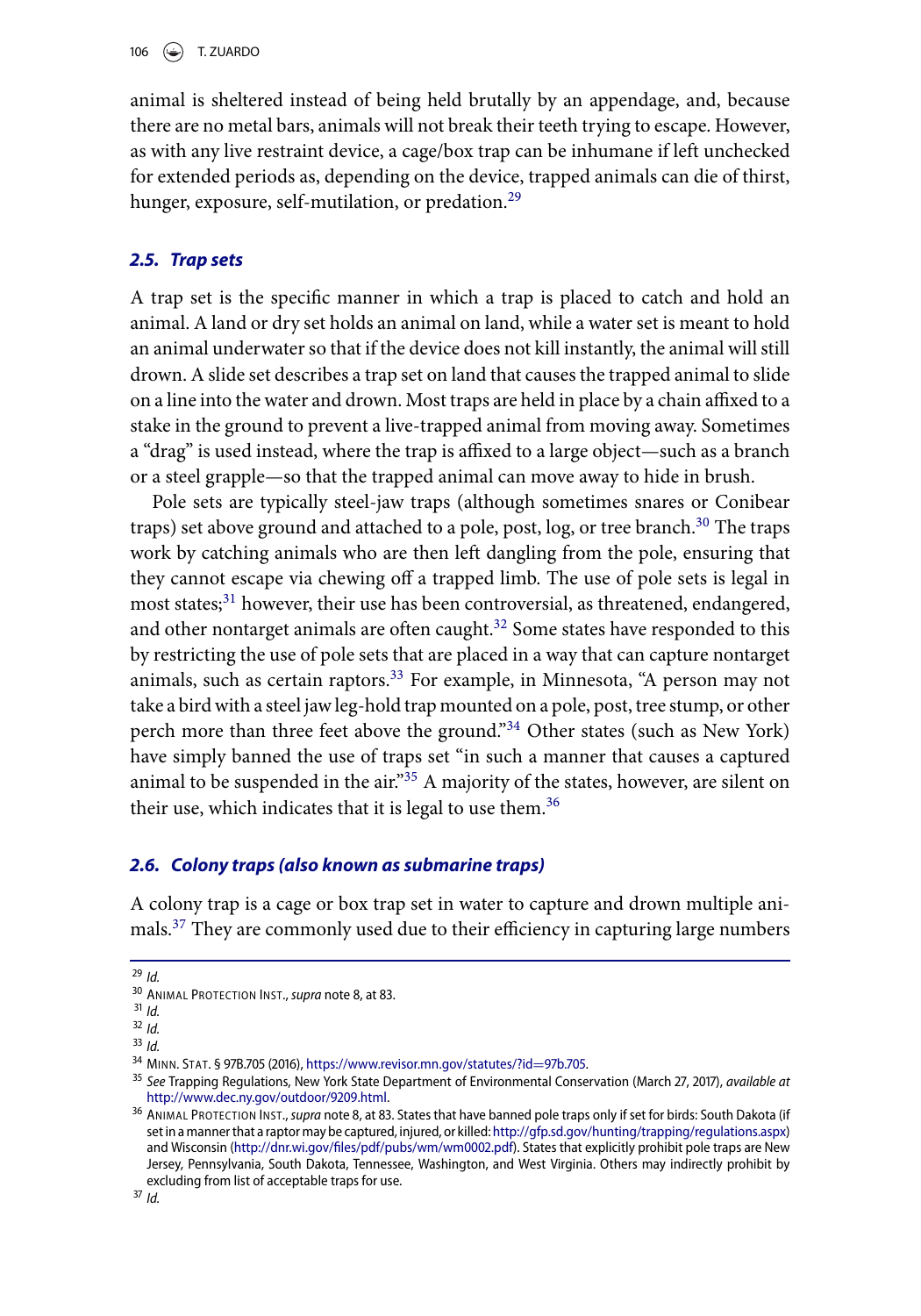of animals. Because they are so efficient at catching multiple animals, colony traps are explicitly banned in a number of states. Most states, however, are silent on their use.[38](#page-7-1)

# <span id="page-7-0"></span>**3. The European Union's ban on steel-jaw traps—and Canadian and US efforts to sidestep it**

Following a lengthy process of considering the cruelty of steel-jaw traps and what should be done, the European Union adopted a historic measure (Regulation  $3254/91$ ) in 1991 that banned steel-jaw traps within member countries by 1995.<sup>[39](#page-7-2)</sup> This regulation was the first-ever international agreement that comprehensively addressed animal welfare issues specific to wildlife.

Regulation 3254/91 also sought to exert economic pressure on countries using steel-jaw traps by prohibiting these countries from exporting fur from 13 species of animals to the European Union.<sup>[40](#page-7-3)</sup> At the time the regulation passed, Europe imported more than 70 percent of wild-caught furs from the United States and Canada.[41](#page-7-4) Animal advocates had hoped the EU regulation would provide the necessary impetus to finally end the use of steel-jaw traps within the United States, Canada, and Russia—the three nations that export the largest number of pelts from wild-caught animals.<sup>[42](#page-7-5)</sup>

Those hopes were not realized. Before the regulation was finalized, the European Union bowed to pressure from Canada and the United States and added a clause to the regulation that permitted countries exporting fur to the European Union to either prohibit all use of steel-jaw traps *or* to use trapping methods for the 13 species that meet "internationally agreed humane trapping standards." At the time, no such standards existed, although they were under development (more on this later). How-ever, the EU interpretation of the regulation<sup>[43](#page-7-6)</sup> was that such humane trapping standards had to include a prohibition on steel-jaw traps for the 13 species listed in the regulation.[44](#page-7-7)

The governments of Canada and the United States balked at this interpretation. These countries and the fur interests they represent were not prepared to end use of all types of steel-jaw traps for the 13 species, and they did not want their fur trade with the European Union curtailed. Canada, with support from the United

<span id="page-7-7"></span> $44$  Id.

<span id="page-7-1"></span><sup>&</sup>lt;sup>38</sup> Id. [States that have explicitly banned the use of colony traps include Illinois \(http://www.ilga.gov/](http://www.ilga.gov/legislation/ilcs/fulltext.asp?DocName=052000050K2.33a) legislation/ilcs/fulltext.asp?DocName=052000050K2.33a) and Wisconsin (http://www.fishwildlife.org/files/Summary-[Trapping-Regulations-Fur-Harvesting.pdf\). States that explicitly allow the use of colony traps are Colorado](http://www.fishwildlife.org/files/Summary-Trapping-Regulations-Fur-Harvesting.pdf) [\(](https://coolice.legis.iowa.gov/Cool-ICE/default.asp?category=billinfo&service=IowaCode&ga=83&input=481A.92)[https://www.sos.state.co.us/CCR/GenerateRulePdf.do?ruleVersionId](https://www.sos.state.co.us/CCR/GenerateRulePdf.do?ruleVersionId=854)=854), Iowa (muskrats only: https://coolice. legis.iowa.gov/Cool-ICE/default.asp?category=billinfo&service=IowaCode&ga=83&input=481A.92), and Michigan (muskrats only: [http://www.mtpca.com/regulations.html\)](http://www.mtpca.com/regulations.html).

<span id="page-7-2"></span><sup>&</sup>lt;sup>39</sup> Council Requlation 3254/91 of 4 November 1991, available at http://eur-lex.europa.eu/legal-content/EN/TXT/ ?uri=CELEX%3A31991R3254 (EEC).<br>40 Id.

<span id="page-7-3"></span>

<span id="page-7-4"></span> $41$  Id.

<span id="page-7-5"></span> $42$  Id.

<span id="page-7-6"></span><sup>&</sup>lt;sup>43</sup> Note for the File prepared by Willem Wijnstekers, 24 November 1993 (an adapted version of a note of 8 October 1993 on this subject). Note that the document takes account of the comments and views of the legal division of DG XI and the Commission Legal Service.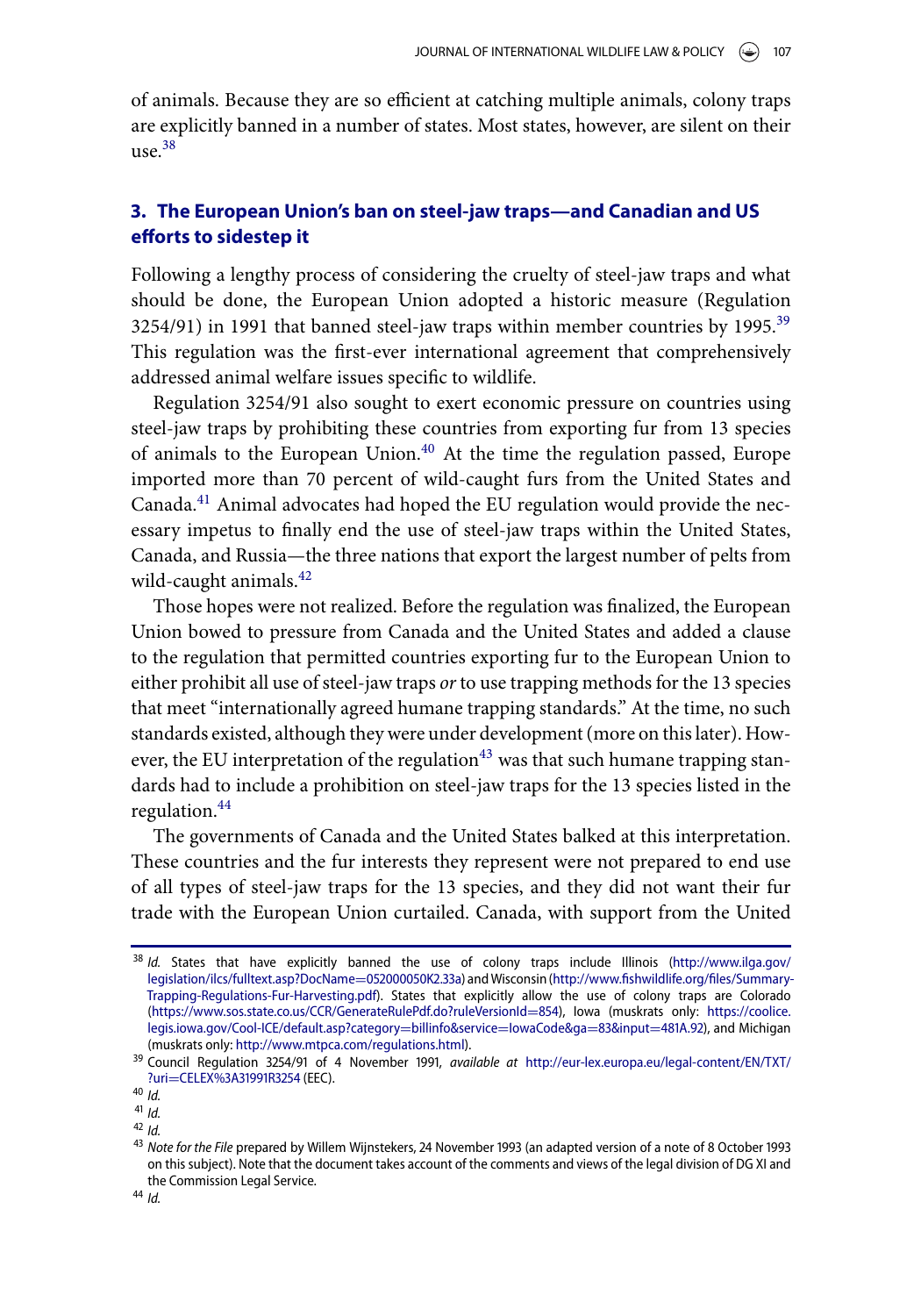States, responded by threatening a trade challenge under the General Agreement on Tariffs and Trade (GATT)—an international treaty originally signed in 1947 and revised in 1994 to coincide with the establishment of the World Trade Organization (WTO). The agreement's dispute settlement and enforcement procedures induced the European Union to buckle under pressure from Canada and the United States. Implementation of the fur import ban was delayed while negotiations dragged on for years.

In July 1997, an Agreement on International Humane Trapping Standards (AIHTS) was reached between the European Union, Canada, and Russia, which spared the latter two from a fur import ban. The agreement required Canada and Russia to end use of "conventional" steel-jaw traps for certain species within four years of AIHTS's ratification. Trapping standards are annexed to the agreement, trap testing must be conducted, and the parties must end use of traps that do not meet the standards. Steel-jaw traps that meet the standard can continue to be used.

In December 1997, the United States reached a separate understanding (a non-binding "agreed minute") with the European Union.<sup>[45](#page-8-0)</sup> "Standards for the Humane Trapping of Specified Terrestrial and Semi-Aquatic Mammals" (the same standards that are annexed to the European Union/Canada/Russia agreement) and a side letter from the United States are included in the understanding.

The agreed minute states that the United States and the European Union consider the standards to be "a common framework and a basis for cooperation" and that the parties "intend to encourage and support research, development, monitoring and training programs … to promote the use and application of traps and trapping methods for the humane treatment of such mammals." It emphasized that such agreement does not "alter the distribution of authority within the United States for regulation of the use of traps and trapping methods."

The side letter further affirms that trap regulation is primarily the responsibility of the states. The United States promised a 50-state initiative to develop best management practices (BMP) for traps and trapping methods and touted that this initiative would cover 29 species rather than the 19 annexed to the agreed minute. Not so widely touted was the fact that the agreement was *nonbinding* on the states, and the BMP process, among its many flaws, was a *voluntary* program.

The side letter went on to assure the European Union that "*pursuant to the standards*," the United States would phase out use of steel-jaw*restraining* traps on ermine and muskrat within four years of the entry into force of the tripartite agreement between the European Union, Canada, and Russia. However, both species are commonly taken in steel-jaw traps set to kill the animals rather than restrain them. Muskrats are trapped in water sets where they are drowned. Ermine are not typically targeted but are taken as incidental catch in steel-jaw traps set for other species. If

<span id="page-8-0"></span><sup>&</sup>lt;sup>45</sup> Office of the United States Trade Rep., European Union Humane Trapping Standards Agreement (December 23, 1997) available at http://tcc.export.gov/Trade\_Agreements/All\_Trade\_Agreements/exp\_002820.asp.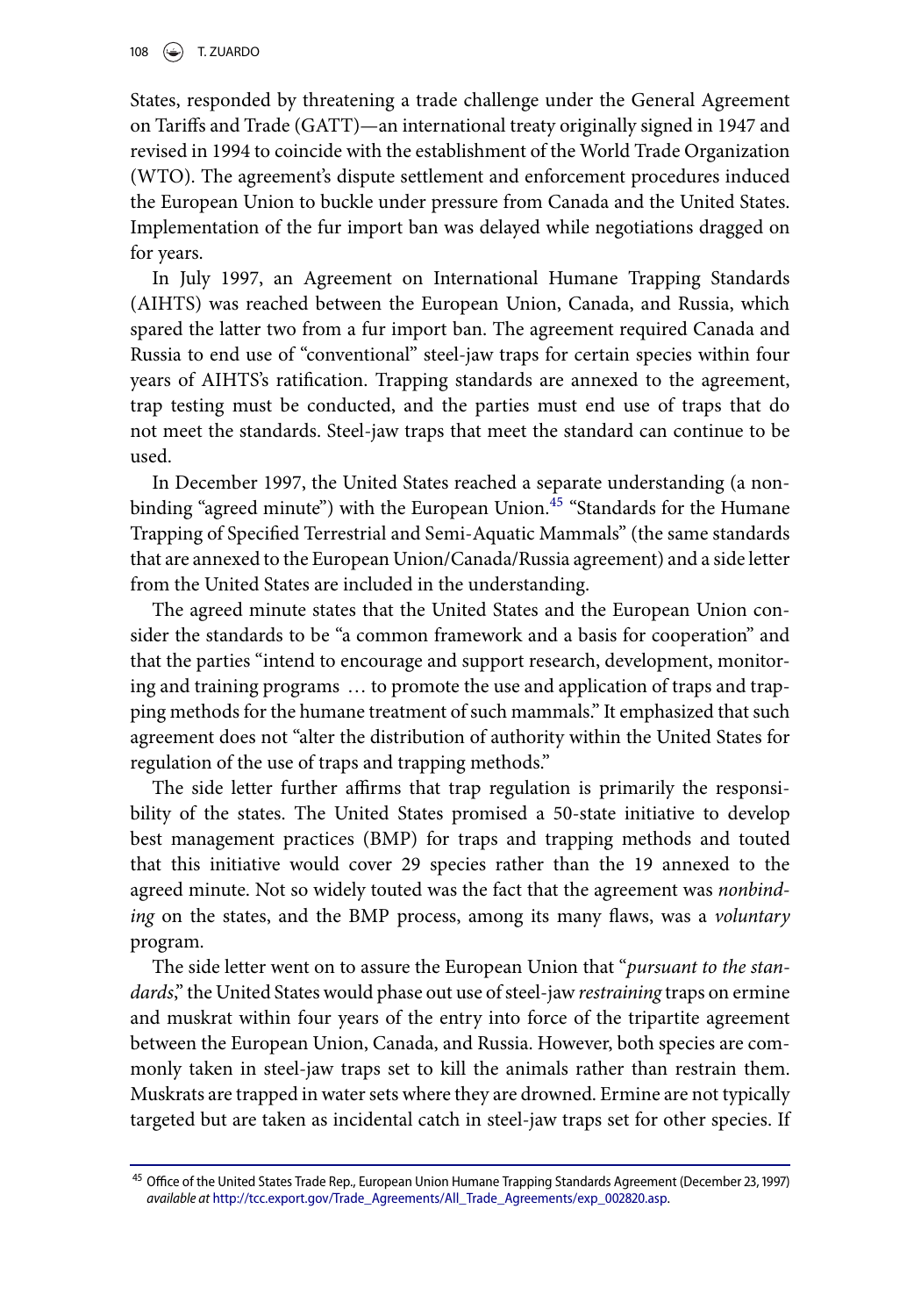steel-jaw traps are set for ermine, they are set in a manner intended to kill the ermine rather than restrain them. Notwithstanding the United States' assurances, therefore, the end result has been business as usual.

The United States further stated that regarding other species, "*pursuant to the standards* annexed to the Agreed Minute, the use of*conventional*steel-jawed leghold restraining traps is being phased out within six years of the entry into force" of the tripartite agreement (emphasis added). The United States did not acknowledge that there is no agreed definition of what constitutes a "conventional" steel-jaw trap. The language "pursuant to the standards" appears to suggest that the phase-out of conventional steel-jaw restraining traps would occur only if they failed to meet the weak standards annexed to the agreement.

Furthermore, the status of the tripartite agreement and the US–EU understanding has been difficult to discern. It appears that although the EU Regulation was adopted in 1991, the agreement between the European Union, Canada, and Russia was not ratified until July 22, 2008.<sup>[46](#page-9-0)</sup> Beyond these dates, there is little public record of what progress has been made toward compliance with either agreement.

# *3.1. History of the ISO process of developing "Humane Trapping Standards"*

The seed for creating trap standards was planted before EU Regulation 3254/91 was even adopted. In the mid-1980s, the Canadian government brought together about 50 representatives from the Canadian fur industry to meet with a four-member Gray and Company public relations team to see what could be done to protect their trade. The seminar was titled "The Animal Rights Movement, Trappers, and the Canadian Fur Industry: Facing the Facts and Shaping the Message."[47](#page-9-1) The objective was "to develop an effective strategy to counter vocal critics of trapping and the fur industry." Following the meeting a report was prepared, "Launching the Offensive," and in this document the firm advised the industry to reach the general public— "uncommitted yet vulnerable to emotional issues and messages"—with a "positive" and "effective" message on behalf of Canadian fur interests. The industry was told that it is problematic to rally the public to "Save the Leghold Trap." Instead, Canada was advised to adopt strong national standards, and the Fur Institute was told to make "humane trapping a key agenda item immediately." An essential long-term goal was for Canada to label its fur products so as to assure the public that the animals are caught "humanely" and by a "caring and interested community."[48](#page-9-2) Canada was advised that "by not sitting this out and simply waiting for the next shoe to fall, Canada will be able to set the agenda on behalf of its fur interests. Assumptions made *about* the industry and trapping can be assumptions shaped *by* the industry" (emphasis added).

<span id="page-9-0"></span><sup>&</sup>lt;sup>46</sup> European Commission, [Implementation of Humane Trapping Standard in the EU](http://ec.europa.eu/environment/biodiversity/animal_welfare/hts/index_en.htm), http://ec.europa.eu/ environment/biodiversity/animal\_welfare/hts/index\_en.htm (last visited March 31, 2017).

<span id="page-9-2"></span><span id="page-9-1"></span><sup>47</sup> Response from Department of External Affairs, Canada to Access to Information Request No. A-176 for a "discussion paper dated May 1985 prepared by Gray and Company ... as well as copies of the minutes of meetings held where this report was tabled and discussed by government representatives," dated 12 September 1985.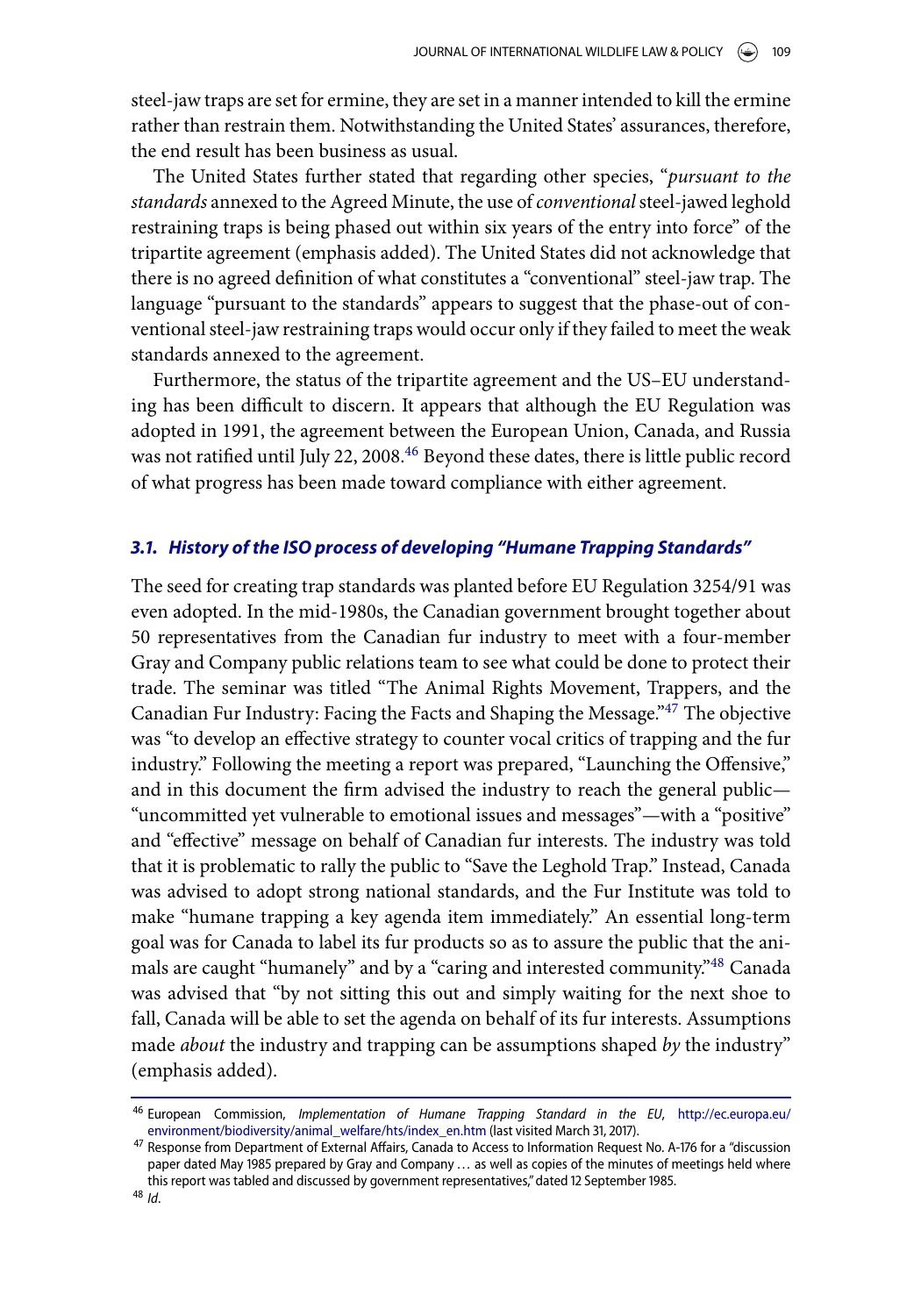The next year, Canada began the formal process of developing humane trap standards under the auspices of the International Organization for Standardization (ISO). The involvement of ISO—whose mission is to "promote the development of standardization and related activities in the world with a view to facilitating the international exchange of goods and services"—played into the hands of the fur industry.[49](#page-10-0) Canada served as administrator of the process, and a Canadian served as chair. The first meeting of ISO Technical Committee 191 to develop international humane trap standards was held in Quebec City in 1987. Ultimately, three separate standards were devised: for "humane" restraint traps, "humane" killing traps, and "humane" drowning traps, and the work was done by three working groups).[50](#page-10-1) All three were chaired by Canadians. Representatives deliberating on appropriate text and requirements for the documents were trappers, trap manufacturers, game managers, and others involved with the industry. Animal protection representatives were present, though significant efforts were made to minimize their participation.

The standards process continued over many years without commanding much attention—until the stakes were raised when the Canadians secured "humane trap standards" language in EU Regulation 3254/91. As stated above, under the revised regulation, EU member states would end the use of steel-jaw traps, but other countries wishing to import fur into the EU could either ban steel-jaw traps *or* meet "internationally agreed humane trapping standards for the thirteen species in the annex." Suddenly, the ISO standards became a vehicle to help Canadian and US fur traders slide in under the latter provision.

Once the standards were tied to the law, however, the process of agreeing on what constituted humane trapping standards started to break down. The United States and Canada were vehemently opposed to the notion that if they adopted humane trapping standards, then they would also have to prohibit all steel-jaw traps for the 13 species of furbearer listed in the regulation. Meantime, countries participating in the ISO process were unable to agree on base criteria for what constituted a "humane" trap. How much injury was acceptable for a humane restraining trap? How much time was acceptable before an animal was irreversibly unconscious in a humane killing trap? How could fractured teeth exposing pulp cavity, broken tendons and bones, amputation of toes, and forcible drowning be considered "acceptable traumas" associated with a "humane" trap? The ISO process was also criticized internationally as lacking in transparency and being biased in its representation.

The pivotal point in the ISO trap standards process occurred at a meeting of TC191 in Ottawa in February 1994. Following four days of debate over whether or not the word "humane" should be deleted from the standards, it was removed from *all* of the trap standards. Countries voting to delete it were Belgium, Finland,

<span id="page-10-0"></span><sup>&</sup>lt;sup>49</sup> AMERICAN NATIONAL STANDARDS INSTITUTE, International Organization for Standardization Overview, available at [https://www.ansi.org/standards\\_activities/iso\\_programs/overview.](https://www.ansi.org/standards_activities/iso_programs/overview)

<span id="page-10-1"></span><sup>&</sup>lt;sup>50</sup> See Pro-Steel Jaw Leghold Trap "Experts" Meet Behind Closed Doors to Produce a Final Draft of "Humane" Trap Standards, 42 ANIMAL WELFARE INST. Q. 12-13 (Spring 1993).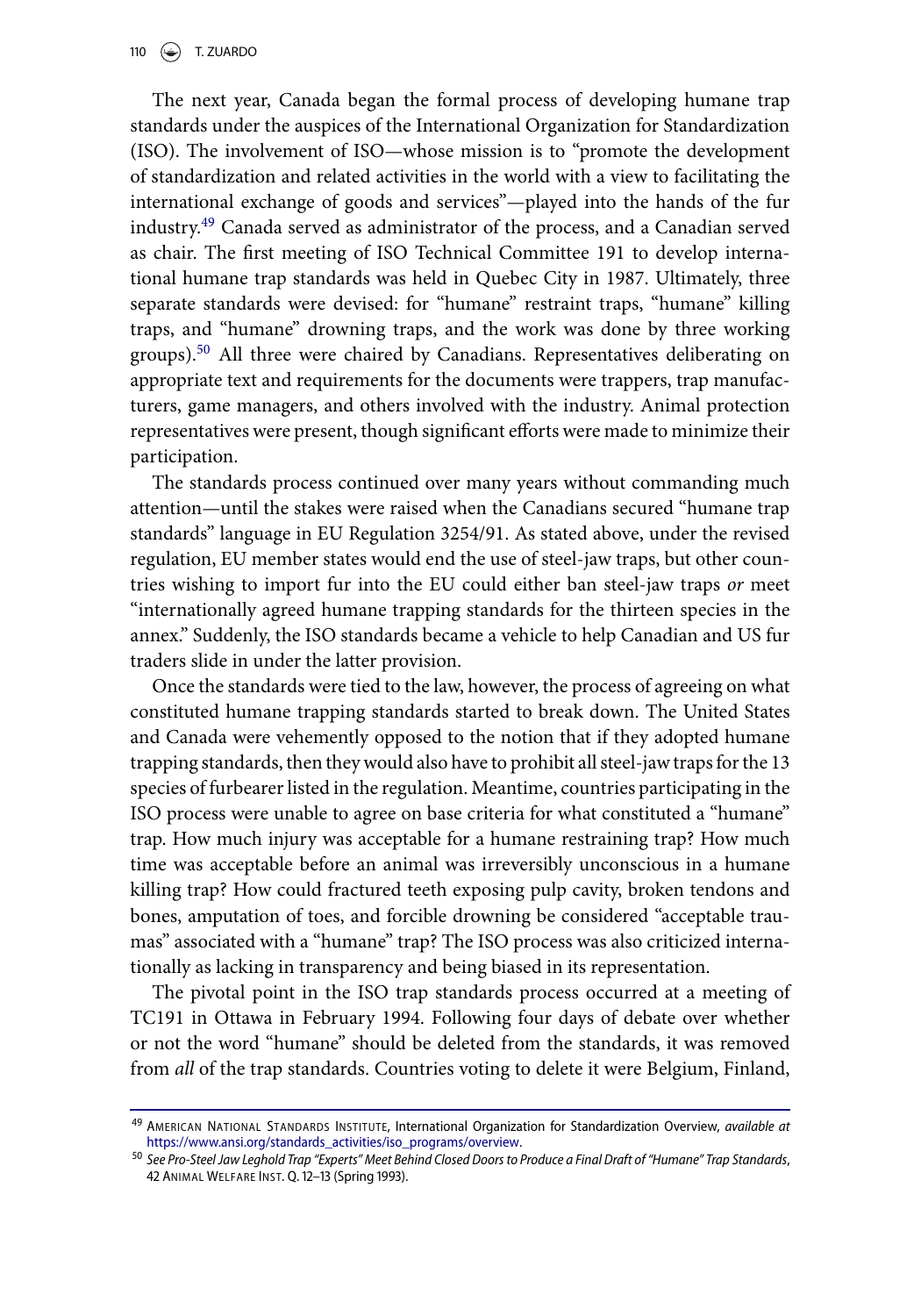Germany, the Netherlands, New Zealand, Norway, Sweden, and the United Kingdom. The United States and Denmark had voted to keep the term, while Argentina and Canada abstained. As soon as the word "humane" was removed, two of the three chairs resigned and left the meeting.<sup>[51](#page-11-0)</sup>

Trap standards that did not include the word "humane" were of little use to the major users of steel-jaw traps and the fur industry, which had hoped to both secure continued use of steel-jaw traps and to place a "humane" label on wild-caught furs. The process soon devolved, and, ultimately, no trap standards were adopted. Instead, the Canadians salvaged a protocol on methods for testing restraining traps and another for testing killing traps.<sup>[52](#page-11-1)</sup> The testing protocols do not simply assess effects of the traps on animals; other data—such as safety to the trapper, practicality, and efficiency—are included. These ISO standards are the basis for the methods of trap testing taking place under the IAHTS.

#### *3.2. The United States' federal BMP trap-testing program*

Pursuant to the above bilateral and trilateral agreements, the United States insti-tuted a federally funded Best Management Practices trap-testing program.<sup>[53](#page-11-2)</sup> One of the primary aims of the federal BMP trap-testing program is "to instill public confidence in and maintain public support for wildlife management and trapping through distribution of science-based information."[54](#page-11-3) Recreational fur trappers are paid to participate in the program. Trappers are given a set of standard testing procedures to follow as they trap coyotes, bobcats, martens, raccoons, badgers, muskrats, otters, and other furbearing animals on their trap lines. The trappers and their "technicians" (who can, by protocol, be the trapper's spouse, relative, or friend) are asked to set certain types of traps and aid in the evaluation of criteria that describe trap performance. The trappers submit an invoice to the AFWA and receive checks for their time and expenses for participating in the program.

BMP trap recommendations have been issued for 22 species in the United States.[55](#page-11-4) Steel-jaw traps—the very device the European Union originally intended to prohibit—are included in the list of traps meeting the BMP criteria for 17 species, including coyotes, bobcats, beavers, lynx, and river otters. Although steel-jaw traps are permitted for select species, there is no requirement to monitor which species are actually caught in them. In addition, the steel-jaw trap is often used as the control device to which a different design—for example, a steel-jaw trap with a

<span id="page-11-0"></span><sup>&</sup>lt;sup>51</sup> See Friends of Furbearers: Delegations That Voted for Removal of the Word "Humane" from the Title of the Trap Standards, 43 ANIMAL WELFARE INST. Q. 1, 11 (Winter 1994).

<span id="page-11-1"></span> $52$  See International Organization for Standardization, Animal (Mammal) Traps, ISO 10990-4:1999 & ISO 10990-5:1999, https://www.iso.org/committee/54422/x/catalogue.

<span id="page-11-2"></span><sup>53</sup> New York Dep't of Envtl. Conservation, Best Management Practices for Trapping in the United States (2006), available at [http://www.dec.ny.gov/docs/wildlife\\_pdf/trapbmpsintro.pdf.](http://www.dec.ny.gov/docs/wildlife_pdf/trapbmpsintro.pdf)

<span id="page-11-3"></span><sup>54</sup> Association of Fish and Wildlife Agencies, Best Trapping Practices for Trapping in the United States, Introduction, at 3 (2006), available at [http://www.dec.ny.gov/docs/wildlife\\_pdf/trapbmpsintro.pdf.](http://www.dec.ny.gov/docs/wildlife_pdf/trapbmpsintro.pdf)

<span id="page-11-4"></span><sup>55</sup> Responsive Mgmt., supra note 2.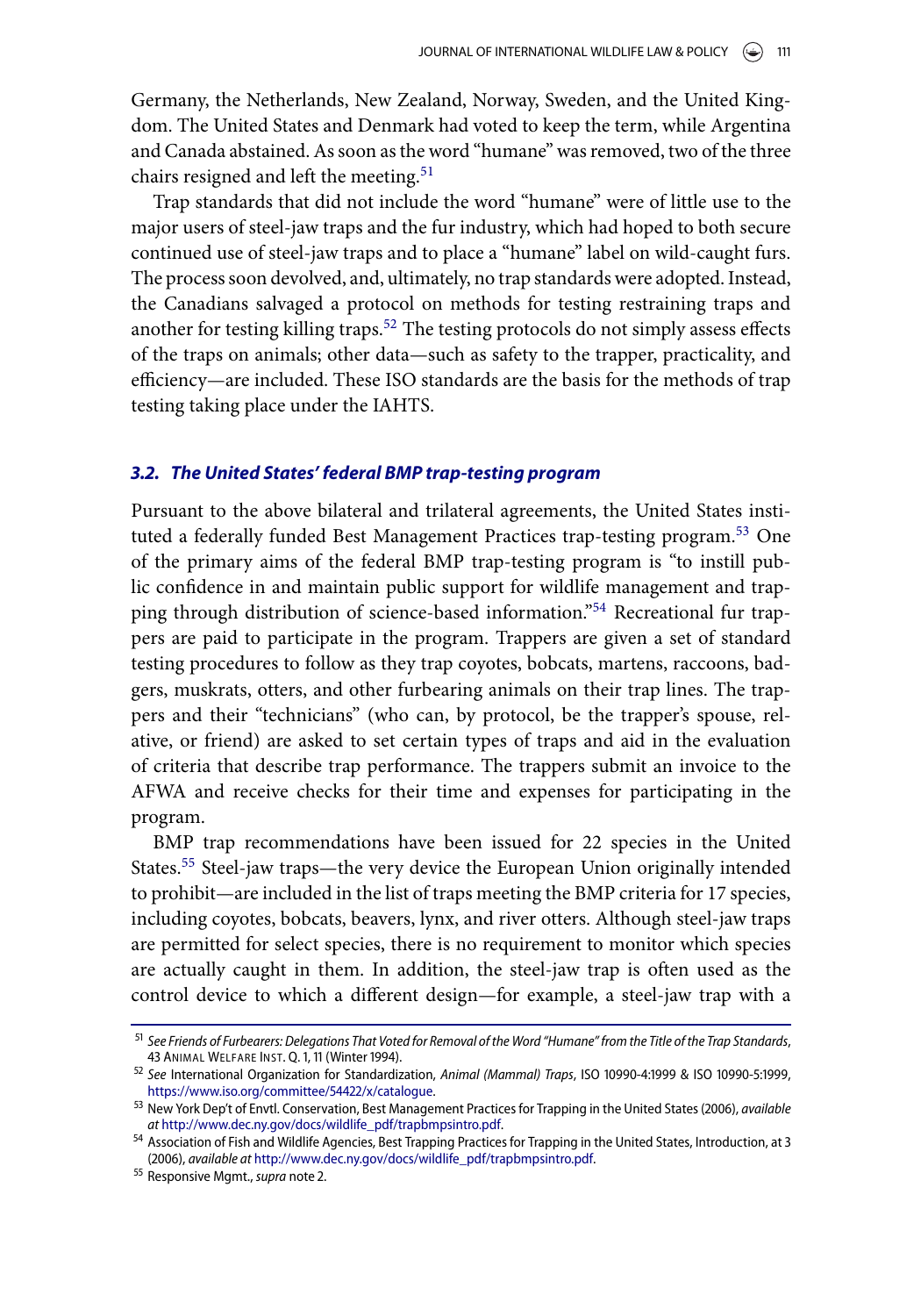modification—is compared. More than 150 different types of commercially avail-able traps have been tested on animals.<sup>[56](#page-12-0)</sup>

The final BMPs issued are mere recommendations; neither state nor federal wildlife management agencies are required to adopt them as requirements. According to a national survey of licensed trappers in the United States, only 42 percent had heard of BMPs for trapping.<sup>[57](#page-12-1)</sup>

#### *3.3. BMPs legitimize the status quo*

The United States' BMP trap-testing program has enabled the United States to assert that it has established a certification mechanism determined via a "scientific process," despite the fact that the process has focused on legitimizing steel-jaw traps. Former National Trappers Association President Craig Spoores assured trappers that "the scientific BMP process will discover that some steel-jaw traps will continue to be necessary and prove best for some American species."[58](#page-12-2) Indeed, the first official BMPs recommend unmodified steel-jaw traps and neck snares for several species.<sup>[59](#page-12-3)</sup>

The costs of the BMP trap-testing program have been substantial, both in dollars and animal suffering. Historically funded by federal tax dollars passed through the USDA to the AFWA, the BMP program has cost millions since its inception in 1996.[60](#page-12-4) While the USDA was funding the program, the public was officially entitled to any documents associated with it. Once the USDA stopped funding the program some years ago, however, and it was funded by the AFWA, associated documents were no longer available through the federal Freedom of Information Act.

The BMP testing program is unquestionably subject to bias, subjectivity, and inaccuracy. The use of professional fur trappers—who have a strong interest in the outcome—as testers undermines the veracity and accuracy of the data and the scientific rigor of the process. Trappers well-versed at the setting and use of steel-jaw traps, neck snares, and Conibears are unlikely to be familiar with many of the alternatives, and this can confound the data. Full disclosure is questionable: Trappers are loath to admit having trapped an endangered species or family pet, or that a trapped animal had struggled so excessively that it self-amputated a foot while trying to escape.

Indeed, the program has been criticized by independent scientists, wildlife professionals, and animal advocacy organizations as unscientific, self-serving, and rife with political agendas.<sup>[61](#page-12-5)</sup> Moreover, program design and implementation has occurred with no public accountability, transparency, or oversight. The Animal

<span id="page-12-0"></span><sup>&</sup>lt;sup>56</sup> See Minutes of the Agreement on International Humane Trapping Standards Joint Management Committee Meeting, Edmonton, Alberta, Canada 15 (October 4-5, 2011), http://www.fishwildlife.org/files/2011JMCReport.pdf.  $57$  Id.

<span id="page-12-2"></span><span id="page-12-1"></span><sup>&</sup>lt;sup>58</sup> Fox, supra note 6.

<span id="page-12-3"></span> $59$  Id.

<span id="page-12-5"></span><span id="page-12-4"></span><sup>&</sup>lt;sup>60</sup> According to the minutes of the Agreement on International Humane Trapping Standards Joint Management Committee Meeting, Edmonton, Alberta, Canada, 4-5 October 2011, p. 15, about \$9 million has been spent "including federal funds and state contributions, direct and in-kind." http://www.fishwildlife.org/files/2011JMCReport.pdf.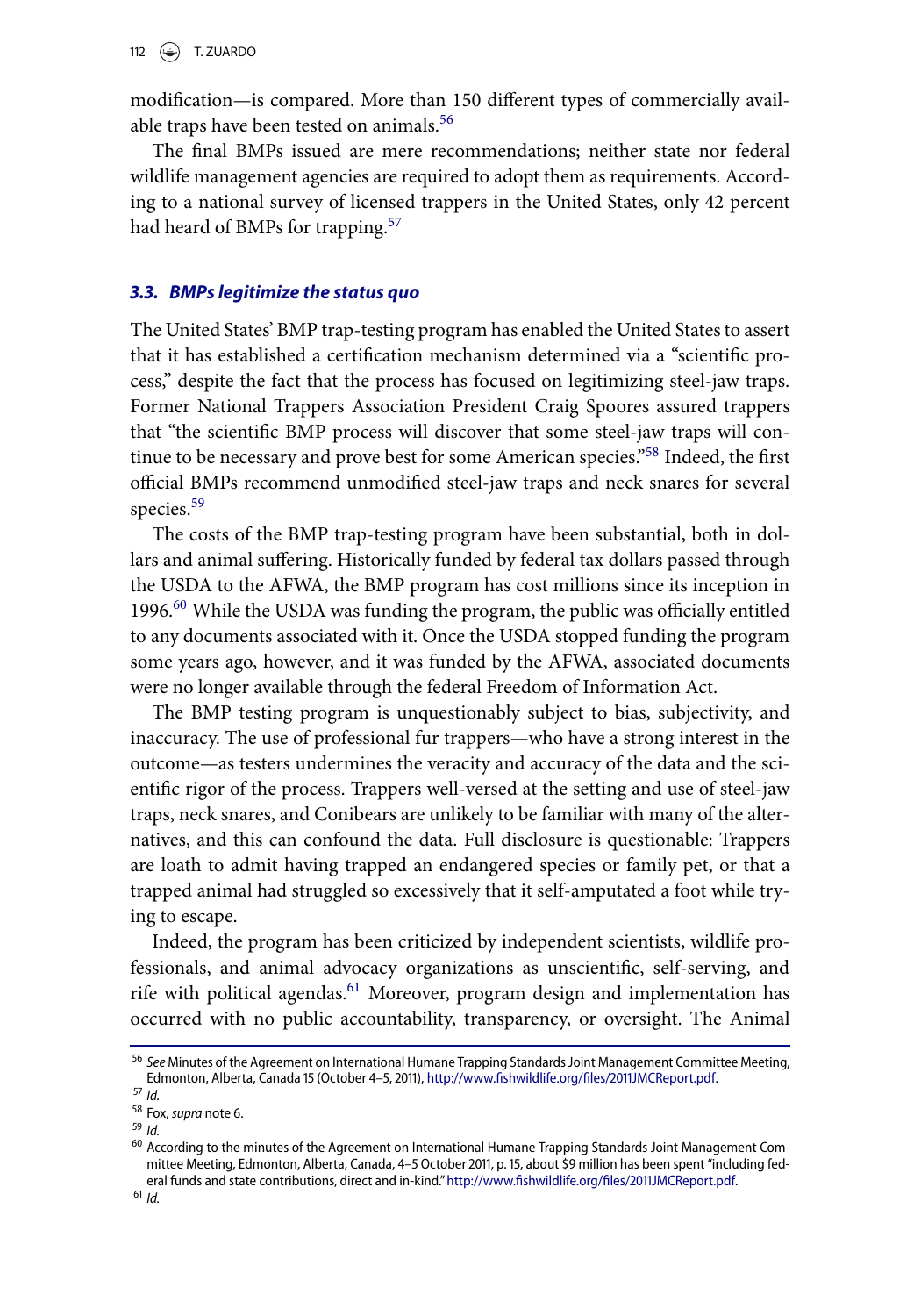Welfare Institute, in a letter to Donald MacLauchlan, international resource director of the International Association of Fish and Wildlife Agencies (later renamed the Association of Fish and Wildlife Agencies), dated 5 February 1998, requested membership on the Fur Resources Technical Subcommittee overseeing the BMPs. Although the subcommittee included two nongovernmental representatives from the National Trappers Association, AWI's request was denied.<sup>[62](#page-13-1)</sup> In addition, public review of the research projects or monitoring of the BMP trap-testing process is virtually impossible.

Ultimately, the BMP trap-testing program has caused thousands of coyotes, bobcats, beavers, raccoons, and other furbearing animals to suffer unnecessarily in steeljaw traps. The traps close with bone-crushing force on their victims, who struggle violently to be free. Injuries include amputation of digits, severed tendons and ligaments, joint luxation, and bone fractures. Teeth may be broken, sometimes right down to the jawbone, as animals bite at the trap. In their desperation, some animals will chew off their own limb to escape. In the trap studies being conducted (based on the agreement between the United States and the European Union), four of 20 animals caught in traps can experience these and other traumas, and the trap can still be approved. One does not find much of this information about the damage caused to animals by steel-jaw traps and other devices in the recent scientific literature because the vast majority of trap testing has not been published in any peer-reviewed journal. This process needs to be exposed for the farce that it is, and this needless trapping cruelty must end.

In practice, these agreements and associated trap testing programs have enabled all parties to sidestep the original intent of Regulation 3254/91 by allowing both continued use of steel-jaw traps outside of the European Union and unfettered trade in wild-caught fur from the United States, Canada and Russia to Europe.

# <span id="page-13-0"></span>**4. The sources and causes of resistance to trapping reforms in the United States**

The response of the United States government to EU Regulation 3254/91 indicates more than economic self-interest. A primary source of resistance to trapping reforms in the United States is wildlife agencies, at both the federal and state level.

Despite a rising tide of public opinion condemning cruel trapping, especially the use of steel-jaw traps and strangling neck snares, state wildlife departments as well as federal agencies have made few changes to reduce animal pain and suffering from traps. $^{63}$  $^{63}$  $^{63}$  This is unsurprising, given their utilitarian wildlife use philosophy. Most state wildlife agency commissions (or boards or councils) are dominated, often as required under state law, by "consumptive wildlife users" (i.e., those who

<span id="page-13-1"></span><sup>&</sup>lt;sup>62</sup> Personal communication from Cathy Liss to Mr. MacLauchlan, 5 February 1998.

<span id="page-13-2"></span><sup>63</sup> Camilla Fox, Trapping, Behavior, and Welfare, in ENCYCLOPEDIA OF ANIMAL RIGHTS AND WELFARE 559 (Marc Bekoff ed., 2d ed. 2010); ANIMAL PROTECTION INST., supra note 10; Jones & Rodriguez, supra note 17.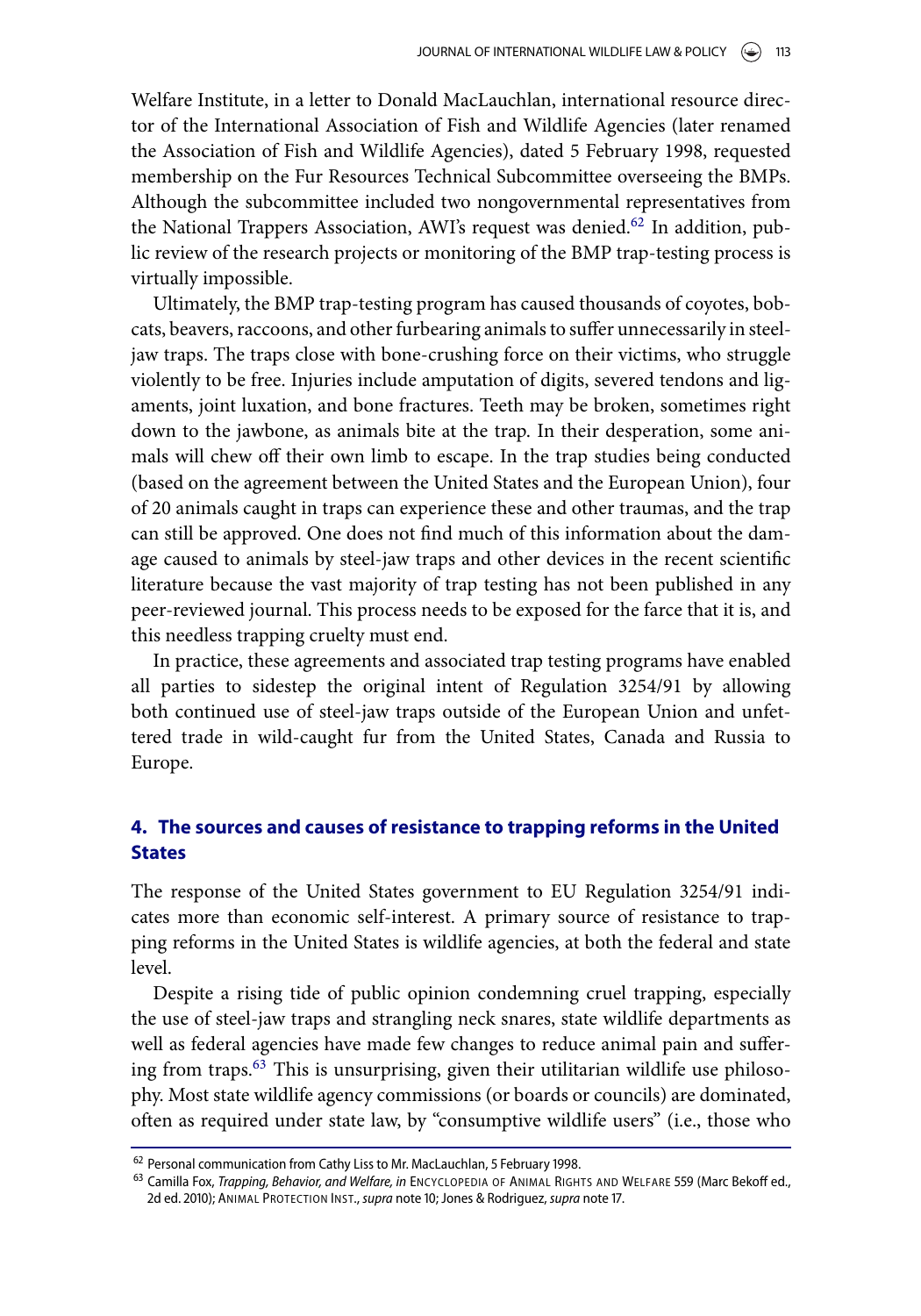hunt, trap, and kill wildlife for recreation), making it both challenging and slow to achieve regulatory change through the administrative process. To members of these commissions and, in general, employees of these agencies, wildlife is seen as a resource to be stocked and managed for the benefit of consumptive wildlife users.

Moreover, state wildlife agencies depend heavily on revenues and excise taxes directly connected to sales of hunting, trapping, and fishing licenses and gear. As a result, agencies largely ignore the opinions of other constituents who are opposed to these practices. Agency funds tend to be disproportionately invested in "game" animals, while "nongame" animals receive very little consideration.<sup>[64](#page-14-1)</sup>

The conduct of both state and federal agencies reflects a regrettably common public attitude: the failure to see animals as having moral standing and intrinsic worth. Wildlife agencies, particularly at the state level, have generally been slow to respond to shifting public values and to demands for less invasive and lethal ways of managing wildlife, and they have resisted innovative and participatory governance and ecosystem-based management.<sup>[65](#page-14-2)</sup>

# <span id="page-14-0"></span>**5. Ongoing and future reform efforts needed: Forums and issues**

More than 100 countries have banned or severely restricted use of steel-jaw traps,<sup>[66](#page-14-3)</sup> a device condemned as inhumane by the National Animal Control Association and the American Animal Hospital Association. In 1995, all member countries of the European Union banned steel-jaw traps and sought to ban the import of furs from countries still using these traps.

Yet the United States lags far behind the rest of the world with regard to trapping reforms.<sup>[67](#page-14-4)</sup> Despite increased opposition to the use of steel-jaw traps<sup>[68](#page-14-5)</sup> and the avail-ability of alternatives,<sup>[69](#page-14-6)</sup> brutal trapping devices remain legal in most of the United States, including for use on national wildlife refuges. Meanwhile, the United States government continues to defend commercial fur trapping and the use of steel-jaw traps.[70](#page-14-7)

<span id="page-14-1"></span><sup>64</sup> ANIMAL PROTECTION INST., supra note 8.

<span id="page-14-2"></span><sup>65</sup> R. Bruce Gill, The Wildlife Professional Subculture: The Case of the Crazy Aunt, 1 HUMAN DIMENSIONS OF WILDLIFE 60 (1996); Martin Nie, State Wildlife Policy and Management: The Scope and Bias of Political Conflict, 64 PuB. ADMIN. REV. 221 (2004); COEXISTING WITH LARGE CARNIVORES: LESSONS FROM GREATER YELLOWSTONE (Tim Clark et al. eds., Island Press 2005).

<span id="page-14-3"></span><sup>&</sup>lt;sup>66</sup> [Laws on Leg-Hold Animal Traps Around the World](http://www.loc.gov/law/help/leg-hold-traps/index.php), THE LAW LIBRARY OF CONGRESS, http://www.loc.gov/law/help/leghold-traps/index.php (last updated December 12, 2016).

<span id="page-14-4"></span> $^{67}$  Fox, supra note 63; lossa et al., supra note 4; Caught by Mistake: Pets Suffer Serious Steel-Jaw Leghold Trap Injuries, ANI-MAL WELFARE INSTITUTE (2016), https://awionline.org/awi-quarterly/2016-spring/caught-mistake-pets-suffer-serious[steel-jaw-leghold-trap-injuries.G. Iossa, C. D. Soulsbury, & S. Harris. Mammal Trapping: A Review of Animal Welfare](https://awionline.org/awi-quarterly/2016-spring/caught-mistake-pets-suffer-serious-steel-jaw-leghold-trap-injuries) Standards of Killing; G. Iossa et al., Mammal Trapping: A Review of Animal Welfare Standards of Killing and Restraining Traps, 16 ANIMAL WELFARE 335 (2007).

<span id="page-14-5"></span><sup>&</sup>lt;sup>68</sup> Robert Muth et al., Unnecessary Source of Pain and Suffering or Necessary Management Tool: Examining the Attitudes of Conservation Professionals toward Outlawing the Use of the Steel-jaw Trap, 34 WILDLIFE SOC'Y BULL. 706 (2010); ANIMAL PROTECTION INST., supra note 9; Dena Jones & Sheila Rodriquez, Restricting the Use of Animal Traps in the United States: An Overview of Laws and Strategy, 9 ANIMAL L. 135 (2003); Stuart Harrop, The Trapping of Wild Mammals and Attempts to Legislate for Animal Suffering in International Standards, 12 J. ENVTL. L. 333 (2000); John Gentile, The Evolution of Anti-Trapping Sentiment in the United States: A Review and Commentary, 15 WILDLIFE SOC'Y BULL. 490 (1987).

<span id="page-14-6"></span><sup>69</sup> See Garrett, supra note 28.

<span id="page-14-7"></span> $^{70}$  Fox, supra note 63; ANIMAL PROTECTION INST., supra note 8; Jones & Rodriguez, supra note 16.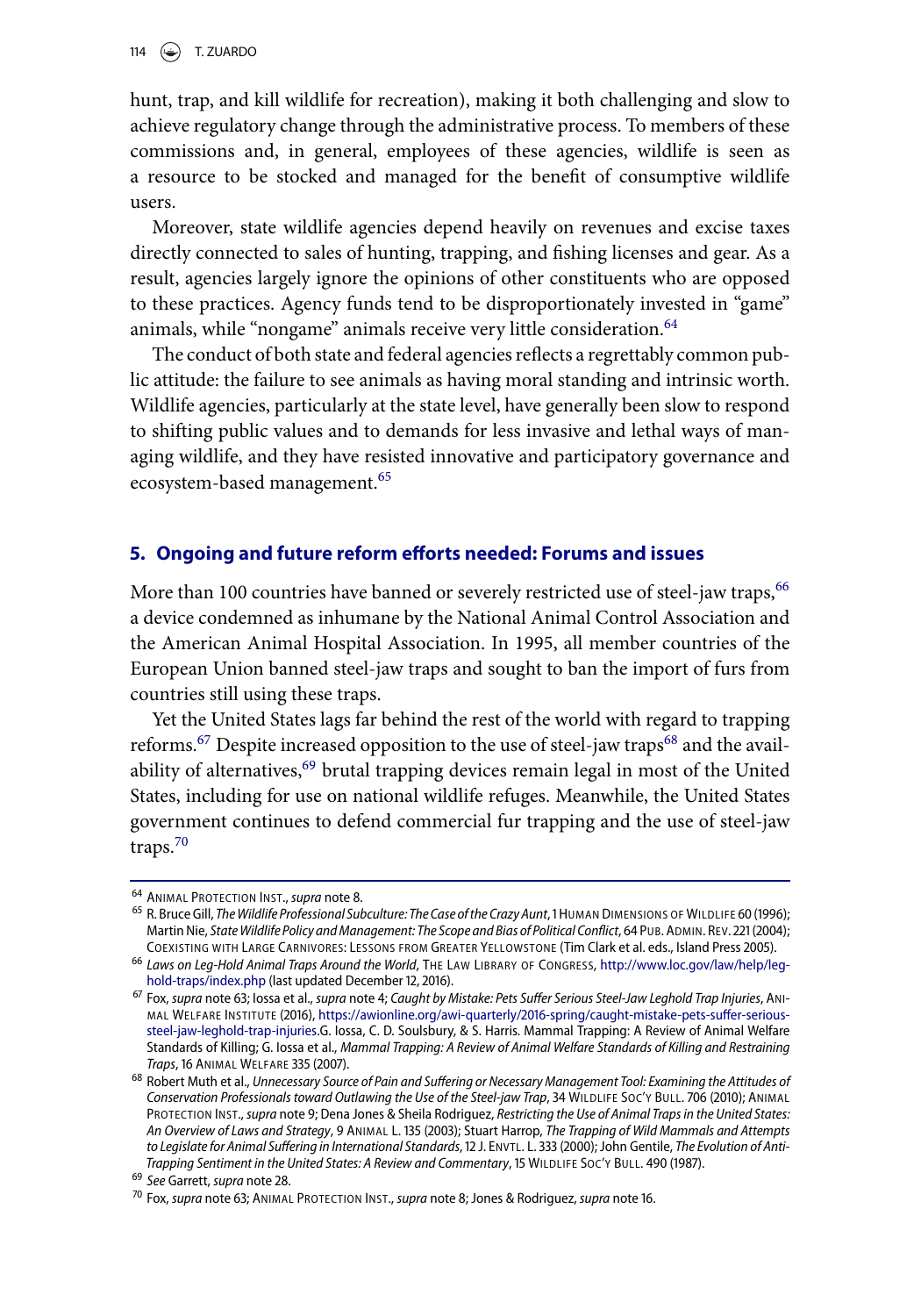# *5.1. Types of reform efforts in the United States*

# *... Reform efforts using the ballot initiative process*

In 26 states and Washington,  $DC<sub>1</sub><sup>71</sup>$  $DC<sub>1</sub><sup>71</sup>$  $DC<sub>1</sub><sup>71</sup>$  the initiative process allows citizens to gather petition signatures to place a proposed statutory or constitutional amendment before the voters. History has shown that when the public begins to distrust gov-ernment, they seek redress through direct democratic processes.<sup>[72](#page-15-1)</sup> Such processes "give voters a direct say in the law and circumvent special interests and unresponsive legislatures."[73](#page-15-2)

In the last two decades, animal advocates have used the public initiative process to ban or to restrict certain traps or trapping practices at the state level.<sup>[74](#page-15-3)</sup> As noted above, from 1994 through 2000, voters in five states (Arizona, California, Colorado, Massachusetts, and Washington) passed ballot initiatives restricting the use of body-gripping and/or steel-jaw traps for commercial and recreational trapping.<sup>[75](#page-15-4)</sup> These successes reflect public concern that cruel traps such as these should not be permitted.

With heightened controversy and increased public awareness, efforts to restrict or reform trapping through ballot initiatives will likely continue.

### *... Reform efforts using the judicial process*

Animal advocates and wildlife conservationists have also used the courts to restrict trapping in order to protect endangered species from steel-jaw traps, body-gripping traps, and neck snares. Cases involving the incidental trapping of federally protected Canada lynx are illustrative of the effort.

In 2008, the Animal Welfare Institute and the Wildlife Alliance of Maine (WAM) filed a federal lawsuit against the Maine Department of Inland Fisheries and Wildlife (MDIFW) for failing to adequately protect Canada lynx from traps and snares set for other furbearing species by trappers licensed by the MDIFW.[76](#page-15-5) AWI and WAM claimed that allowing and authorizing trappers to injure and sometimes kill Canada lynx—a species listed as threatened under the Endangered Species Act (ESA)—was a violation of Section 9 of the ESA's prohibition against "take" (causing serious injury or death) of such species.[77](#page-15-6)

In December 2009, the US District Court for the District of Maine ruled that Maine's current regulatory scheme for trapping furbearing animals results in the trapping of Canada lynx in violation of the ESA. The court did not, however, enjoin

<span id="page-15-0"></span> $71$  Jones & Rodriguez, supra note 16; see also states with initiative or referendum, Ballotpedia.org, https://ballotpedia. [org/States\\_with\\_initiative\\_or\\_referendum.](https://ballotpedia.org/States_with_initiative_or_referendum)

<span id="page-15-1"></span><sup>72</sup> Kenneth Jost, *Initiatives: True Democracy or Bad Lawmaking?*, *in* EDITORIAL RESEARCH REPORTS 1990, at 461 (1990).

<span id="page-15-2"></span> $73$  *Id.* at 463.

<span id="page-15-3"></span><sup>74</sup> ANIMAL PROTECTION INST., supra note 8; Jones & Rodriguez, supra note 16; Susan Cockrell, Crusader Activists and the 1996 Colorado Anti-Trapping Campaign, 27 WILDLIFE SOC'Y BULL. 65 (1999).

<span id="page-15-4"></span><sup>&</sup>lt;sup>75</sup> Jones & Rodriguez, supra note 16.

<span id="page-15-5"></span><sup>&</sup>lt;sup>76</sup> Animal Welfare Inst. v. Martin, 588 F. Supp. 2d 70 (D. Me. 2008); Keith Rizzardi, Animal Welfare Institute v. Martin: Dispute over Canada Lynx Trapping Creates Factual Twists and Procedural Controversies, ESA BLAWG (December 24, 2008), http://www.esablawg.com/esalaw/ESBlawg.nsf/d6plinks/KRII-7MN4KB.

<span id="page-15-6"></span> $\frac{7}{16}$  16 U.S.C. § 1532 (2017) (defining the term "take" as "to harass, harm, pursue, hunt, shoot, wound, kill, trap, capture, or collect, or to attempt to engage in any such conduct").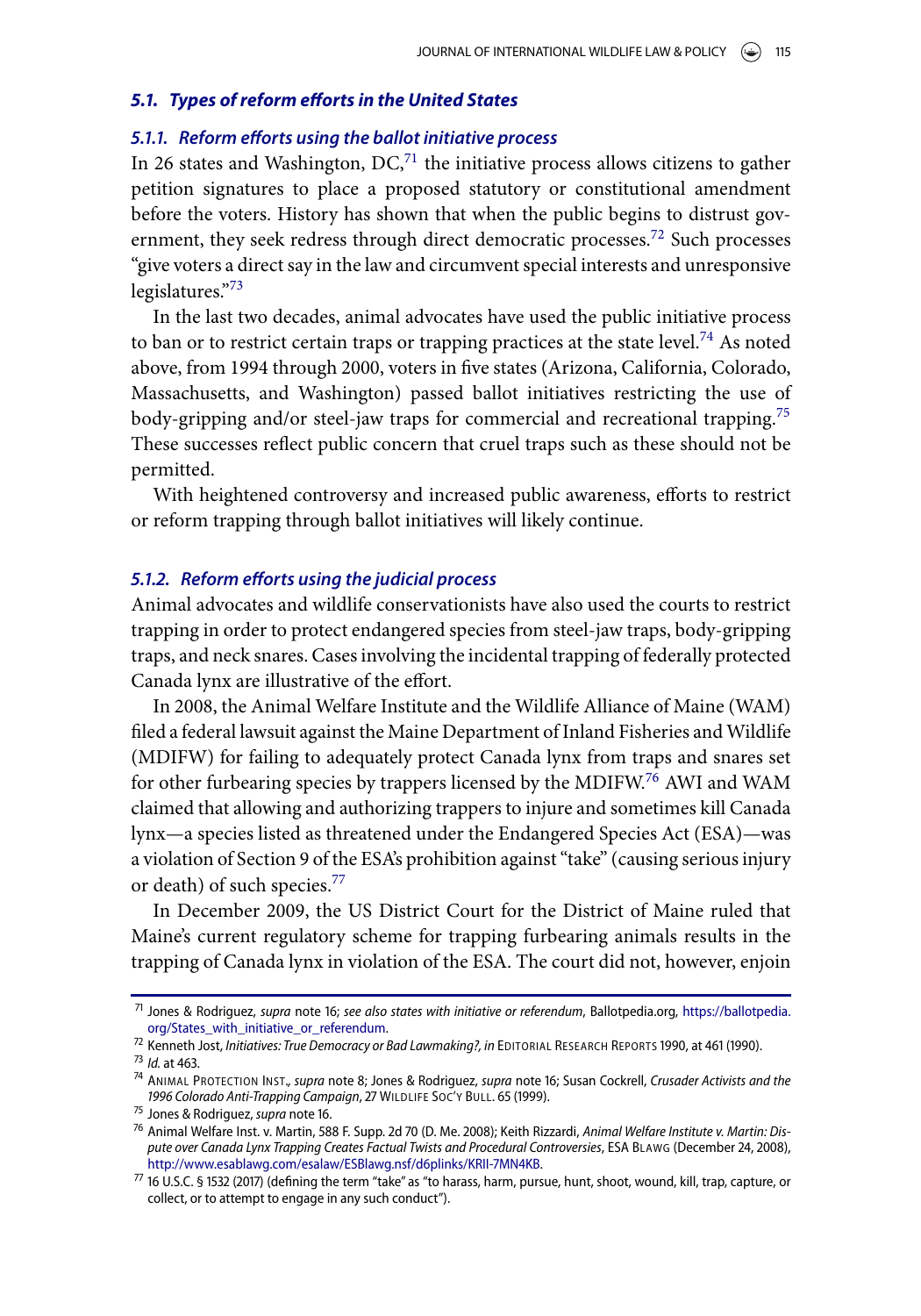trapping in Maine's lynx habitat. The court noted a pending decision by the US Fish and Wildlife Service (USFWS) to issue an incidental take permit (ITP) to the MDIFW, which would, according to the court, require the agency to implement mitigation measures to better protect lynx from indiscriminate traps and would thereby shield the state from liability for incidental trapping of Canada lynx.

However, once issued, the ITP failed to adequately protect Canada lynx. As a result, on 17 August 2015, AWI, WAM, and the Center for Biological Diversity filed a lawsuit against the USFWS for allowing trappers in Maine to take Canada lynx. The lawsuit requests that the court close down the state's trapping season in lynx habitat.<sup>[78](#page-16-0)</sup> On 15 February 2017, the court denied plaintiffs' motion for summary judgment. To date, plaintiffs have not announced a decision regarding an appeal.

In a similar case, in March 2008, the US District Court for the District of Minnesota ruled that Minnesota's Department of Natural Resources (DNR) violated Section 9 of the ESA because the department's trapping program was the proximate cause of numerous lynx takings. The court noted that "government agencies cause a taking under ESA if such agency authorizes activities that result in said taking,"[79](#page-16-1) Expanding on this, the Court stated:

In order to legally engage in trapping in Minnesota … one must obtain a license and follow all governmental regulations governing trapping activities. Thus, for purposes of determining proximate cause, the DNR's licensure and regulation of trapping is the "stimulus" for the trappers [*sic*] conduct that results in incidental takings. Accordingly, the trappers [*sic*] conduct is not an independent intervening cause that breaks the chain of causation between the DNR and the incidental takings of lynx.<sup>[80](#page-16-2)</sup>

As a result, the court ordered the state to restrict traps and snares to reduce the likelihood of lynx being captured in traps set for other species. In addition, the ruling required the state to obtain an ITP from the USFWS under Section 10 of the ESA. The ITP was to provide the state with a variety of alternatives and strategies to avoid, minimize, and mitigate the taking of lynx.

The cases in Maine and Minnesota were among the first lawsuits brought by wildlife advocates that specifically targeted state wildlife agencies for authorizing the use of traps and establishing trapping seasons for furbearers that capture, injure, and kill federally listed lynx and other species. These cases are important to protect listed species from intentional or incidental take in traps.

# *5.2. Problems with state trapping regulations and reforms needed*

# *... Trap check times and lack of enforcement*

Even though numerous scientific studies indicate that short trap check intervals greatly reduce injuries to trapped animals, $81$  a number of states still allow animals to languish in traps for days. In Montana and Alaska, for instance, there is no

<span id="page-16-2"></span>80 *Id.* at 1079.

<span id="page-16-0"></span><sup>&</sup>lt;sup>78</sup> Friends of Animals v. Phifer, 1:15-CV-00157-JDL, 2017 WL 617910 (D. Me. 2017).

<span id="page-16-1"></span><sup>79</sup> Ctr. For Biological Diversity v. Holsten, 541 F. Supp. 2d 1073, 1078 (D. Minn. 2008).

<span id="page-16-3"></span><sup>81</sup> NOCTURNAL WILDLIFE RESEARCH PTY., supra note 4; Powell & Proulx, supra note 4.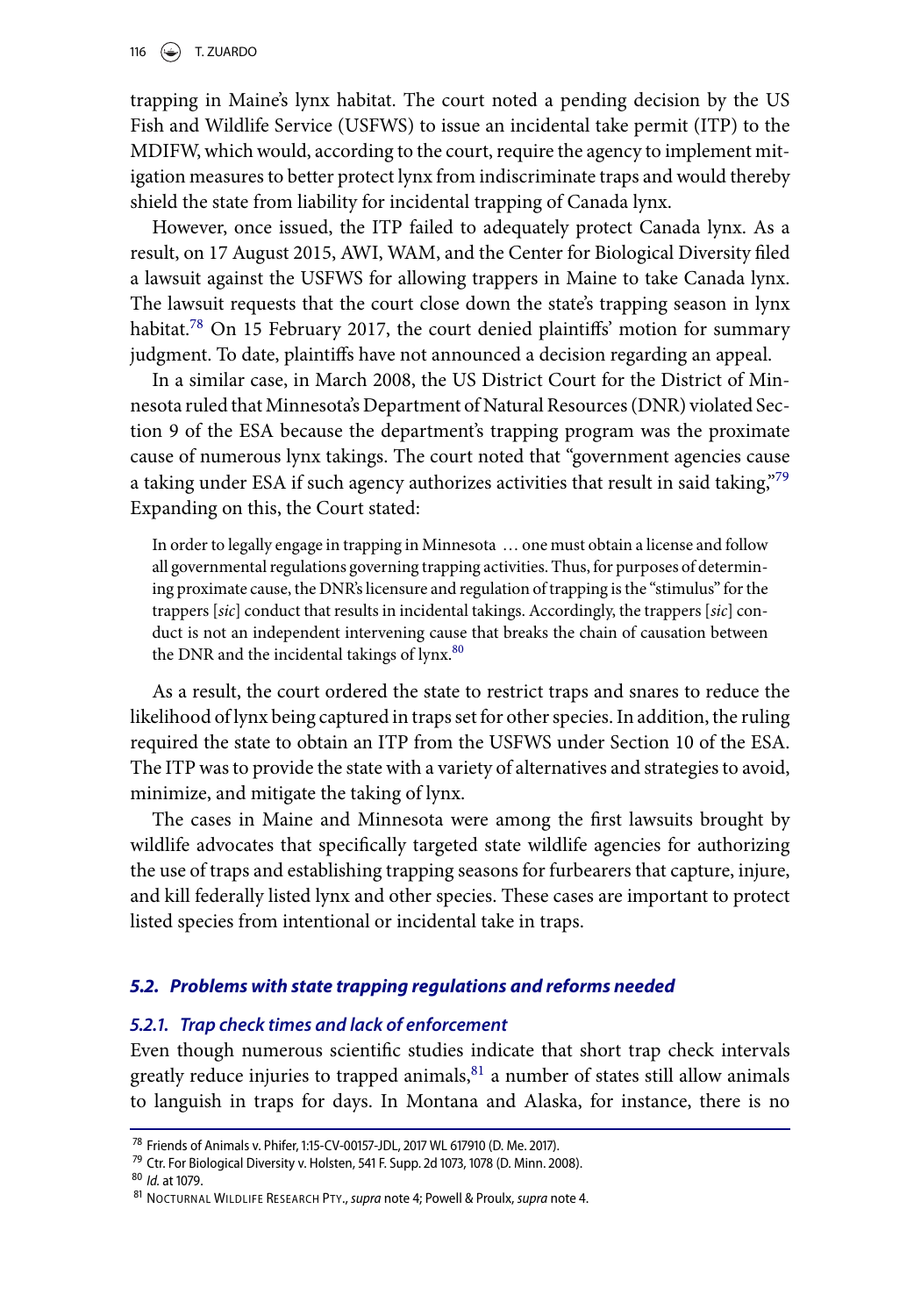mandatory trap check time for most steel-jaw traps, while Wyoming trappers are directed to check steel-jaw traps just once every 72 hours. Where trap-check standards are in place, they are often weak and unenforced. In addition, where trap check times have been established for "furbearers" and other categories of animals, species classified as "nongame" or "predatory"—such as coyotes—may be excluded, allowing victims to suffer indefinitely. New Mexico, for example, excludes coyotes from existing trap check standards.<sup>[82](#page-17-0)</sup> Moreover, there is generally a shortage of enforcement personnel to ensure compliance with existing trapping regulations.

Little attention is given to evaluating the impact of these trapping practices on wildlife populations, and relaxed licensing and record-keeping requirements compound this problem. For instance, New York law does not mandate reporting for furbearers other than bobcats, and a number of states from Nevada to Virginia do not require trapper education courses in order to obtain a permit.<sup>[83](#page-17-1)</sup>

Many states, by their own admission, lack the enforcement personnel in the field to ensure compliance with state trapping (and hunting) regulations. Violations of trapping regulations, as well as poaching of protected species, are commonplace. These violations include (1) failure to check traps as frequently as state regulations require, (2) using traps without the personal identification that is required in most states, (3) trapping of species out of season, and (4) using traps that do not comply with state regulations.

#### *... New technologies that reduce suffering are ignored*

New technologies are available and, if mandated and used by trappers, capable of greatly reducing the suffering of animals in live traps. One such technology is the use of remote trap monitors, which send a signal to let a trapper know when an animal has tripped and presumably been caught in a trap so that the animal can be promptly removed from the trap. $84$  Another technology, albeit one that may come with a regulatory burden, is the use of tranquilizer tabs. Here, the device is equipped with a tab containing a tranquilizing agent; upon capture, the animal bites the tab and ingests the agent, thereby reducing his or her stress and injury.[85](#page-17-3)

#### *... Omission of several species from trapping regulation protections*

Some state trapping regulations cover only certain trapped species, such as those classified as "furbearer" or "small game." Species classified as "nongame" or "predatory" are often exempt from any protections or regulatory oversight. In some states, such species can be trapped or hunted at any time of the year, in any number, without

<span id="page-17-0"></span><sup>82</sup> While the World Moves On, US Still Caught in Its Traps, ANIMAL WELFARE INSTITUTE (2013), https://awionline.org/awiquarterly/2013-fall/while-world-moves-us-still-caught-its-traps.

<span id="page-17-1"></span> $83$  Id.

<span id="page-17-2"></span><sup>84</sup> Nat'l Wildlife Research Ctr., Evaluation of Remote Trap Monitors (2008), available at https://www.aphis.usda.gov/ wildlife\_damage/nwrc/research/predator\_management/content/USDA%20Tech%20Note%20Remote%20Trap% 20Monitors.pdf.

<span id="page-17-3"></span><sup>85</sup> Donald Balser, Tranquilizer Tabs for Capturing Wild Carnivores, 29 J. WILDLIFE MGMT. 438 (1965); Duane Sahr & Frederick Knowlton, Evaluation of Tranquilizer Trap Devices (TTDs) for Foothold Traps Used to Capture Gray Wolves, 28 WILDLIFE SOC'Y BULL. 597 (2000).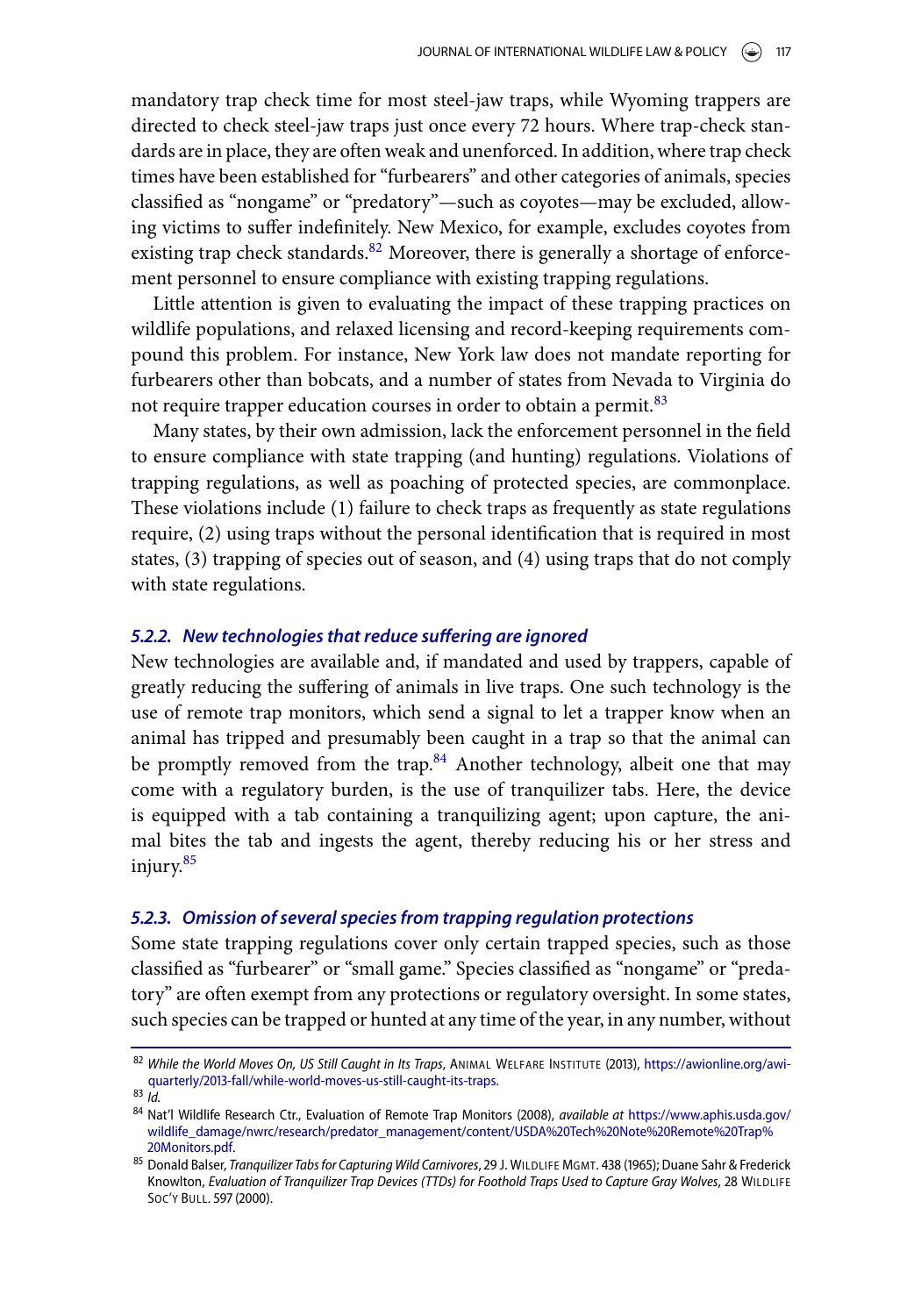a license, and without any requirement to report the number of animals killed to the state agency.<sup>[86](#page-18-0)</sup> The impact of such unregulated trapping and hunting on mammal populations is unknown, but it may be significant for some species, particularly at local levels.

# *... Lack of oversight of "Nuisance Wildlife" trapping*

With increasing urban sprawl in recent decades, encounters between humans and wildlife have escalated, and private "nuisance wildlife control" trapping businesses have grown exponentially in response.<sup>[87](#page-18-1)</sup> This industry, which is based on the removal, generally via lethal means, of animals deemed "pests" or "nuisances," has little regulatory oversight at either the state or federal level.<sup>[88](#page-18-2)</sup> Although many nuisance wildlife control operators (NWCO) use the same traps used by fur trappers, few states require that NWCOs report the species or number of animals killed. State wildlife agencies have almost no oversight over private NWCOs, even though they kill wild animals subject to the management authority of state wildlife agencies. Some wildlife agency professionals, recognizing this problem, have recommended that the emerging industry be regulated.<sup>[89](#page-18-3)</sup>

# *... Unregulated methods for killing trapped animals*

Most state regulations do not address how animals found alive in traps are to be killed. For example, in Georgia, trappers are required to carry a .22 caliber rim fire gun while tending traps and to use that weapon to kill furbearers.<sup>[90](#page-18-4)</sup> All other states that mention the killing of trapped animals, however, offer guidance rather than set requirements on the method of killing trapped furbearers. Alabama, for example, merely requires trappers to carry a choke stick, and trappers may use a standard .22 caliber rimfire firearm to kill furbearers.<sup>[91](#page-18-5)</sup> New Jersey regulations state that except on Sunday, trappers with a valid rifle permit may carry a .22 caliber rifle and use short rimfire cartridges to kill legally trapped animals (other than muskrat).<sup>[92](#page-18-6)</sup> Arizona, Wisconsin, and South Dakota require trappers to either release or kill trapped animals, but they do not state the methods to be used.<sup>[93](#page-18-7)</sup> In addition,

<span id="page-18-0"></span><sup>86</sup> See Oregon Big Game Hunting Regulations, EREGULATIONS, [http://www.eregulations.com/oregon/big-game](http://www.eregulations.com/oregon/big-game-hunting/general-hunting-regulations/)hunting/general-hunting-regulations/ (last visited March 11, 2017).

<span id="page-18-1"></span><sup>87</sup> Camilla Fox, Wildlife Control: Out of Control, 35 ANIMAL ISSUES 15 (2004); John Hadidian et al., Nuisance Control Practices, Policies, and Procedures in the United States, in WILDLIFE, LAND, AND PEOPLE: PRIORITIES FOR THE 21ST CENTURY 165 (Rebecca Field et al. eds., 2001).

<span id="page-18-2"></span><sup>88</sup> Thomas Barnes, State Agency Oversight of the Nuisance Wildlife Control Industry, 25 WILDLIFE Soc'y BULL. 185 (1997); Hadidian et al., supra note 87.

<span id="page-18-3"></span><sup>89</sup> Barnes, supra note 89.

<span id="page-18-4"></span><sup>90</sup> Trapping Regulations, GEORGIA DEP'T OF NATURAL RES., <http://www.georgiawildlife.com/Trapping> (last visited March 11, 2017).

<span id="page-18-5"></span><sup>91</sup> ALA. CODE § 220-2-.30(2) (2017).

<span id="page-18-6"></span><sup>&</sup>lt;sup>92</sup> New Jersey Dep't Envtl. Prot., Trapping Regulations (2012), available at http://www.state.nj.us/dep/fgw/pdf/2012/ dighnt70-73.pdf.

<span id="page-18-7"></span><sup>93</sup> [Wisconsin Dep't of Natural Res., Wisconsin Trapper Education Manual,](http://dnr.wi.gov/education/OutdoorSkills/documents/Unit3.pdf) available at http://dnr.wi.gov/education/ OutdoorSkills/documents/Unit3.pdf; see also Ass'n of Fish & Wildlife Agencies, Summary of Trapping Regulations for Fur Harvesting in the United States (2007), available at http://www.fishwildlife.org/files/Summary-Trapping-Regulations-Fur-Harvesting.pdf. [http://www.fishwildlife.org/files/Summary-Trapping-Regulations-Fur-](http://www.fishwildlife.org/files/Summary-Trapping-Regulations-Fur-Harvesting.pdf)Harvesting.pdf.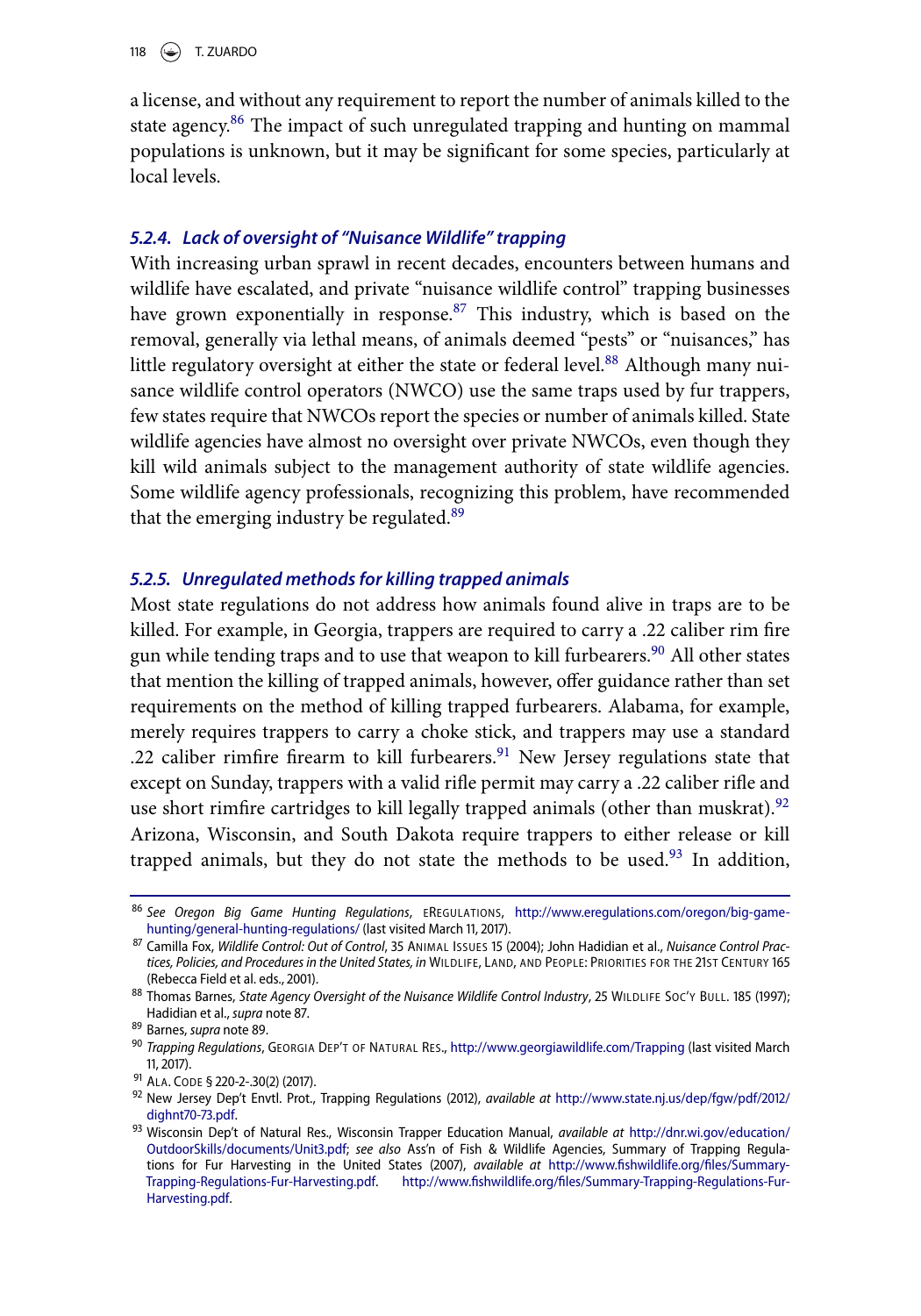allowing children to live-trap animals raises concerns over how the animals will be killed and how prolonged their suffering could be.

The common killing methods used by trappers are clubbing, suffocation (stand-ing on the chest), and strangulation (with a "choke stick" or "catch pole").<sup>[94](#page-19-0)</sup> Fur trappers do not like to shoot trapped animals because bullet holes and blood dam-age pelts and reduce the value of furs.<sup>[95](#page-19-1)</sup> Trapper education manuals—which are difficult to find posted online—typically advise trappers to kill animals by suffocation, drowning, gassing, and/or hitting them with a club in order to preserve the pelt, as well as to stand on the animal's chest to compress its organs, which leads to death.<sup>[96](#page-19-2)</sup> Some manuals suggest using a heavy object, such as an iron pipe or an axe handle, and striking the animal twice; once to render it unconscious and again to render it either dead or comatose.<sup>[97](#page-19-3)</sup> One suggests that trappers "pin the head with one foot and stand on the chest (area near the heart) of the animal with the other foot for several minutes<sup>"[98](#page-19-4)</sup>

#### *... Inaccuracy of state wildlife agency population data and trap-kill data*

Many state wildlife agencies rely on furbearer "harvest" numbers (those animals killed through trapping and hunting) to estimate statewide populations of trapped and hunted species. Because "harvest" figures do not necessarily reflect species abundance and may be more influenced by external factors, such as pelt price and fur demand, such extrapolations are generally poor methods for accurately estimating species' populations.

Moreover, the majority of state wildlife agencies do not require trappers to report the number or species of animals they trap each season.<sup>[99](#page-19-5)</sup> Instead, they rely on fur dealer or buyer reports, which have little correlation to the actual number of animals trapped. Fur dealer or buyer reports record only those pelts purchased by licensed fur buyers within the state, and unsold and/or damaged pelts or pelts sold out of state are not recorded in these figures. Thus these reports can drastically underestimate the total number of animals trapped statewide. Furthermore, states that do require seasonal trapping reports often obtain this information via mail or telephone surveys.[100](#page-19-6) Response rates to such surveys, however, may vary from 10 to 60 percent. $^{101}$  $^{101}$  $^{101}$  State wildlife agencies then extrapolate the total number of animals trapped each year from these partial reports to estimate total take from trapping. These data are then used to determine trapping "harvest" levels and season lengths for the subsequent trapping season.

<span id="page-19-0"></span><sup>94</sup> ANIMAL PROTECTION INST., supra note 8.

<span id="page-19-1"></span><sup>&</sup>lt;sup>95</sup> While the World Moves On, supra note 82.

<span id="page-19-2"></span><sup>&</sup>lt;sup>96</sup> LISA KEMMERER, ANIMALS AND THE ENVIRONMENT: ADVOCACY, ACTIVISM, AND THE QUEST FOR COMMON GROUND 125 (2015).

<span id="page-19-3"></span><sup>97</sup> ANIMAL PROTECTION INST., supra note 8.

<span id="page-19-4"></span><sup>98</sup> New York Dep't of Envtl. Conservation, Trapping Furbearers: An Introduction to Responsible Trapping (2016), available at [http://www.dec.ny.gov/docs/wildlife\\_pdf/trapedman.pdf.](http://www.dec.ny.gov/docs/wildlife_pdf/trapedman.pdf)

<span id="page-19-5"></span><sup>99</sup> Exposing the Myths: The Truth about Trapping, BORN FREE USA, [http://www.bornfreeusa.org/facts.php?p](http://www.bornfreeusa.org/facts.php?p=53&more=1)=53&more=1 (last visited March 11, 2017).

<span id="page-19-7"></span><span id="page-19-6"></span><sup>100</sup> ANIMAL PROTECTION INST., supra note 8, at 28.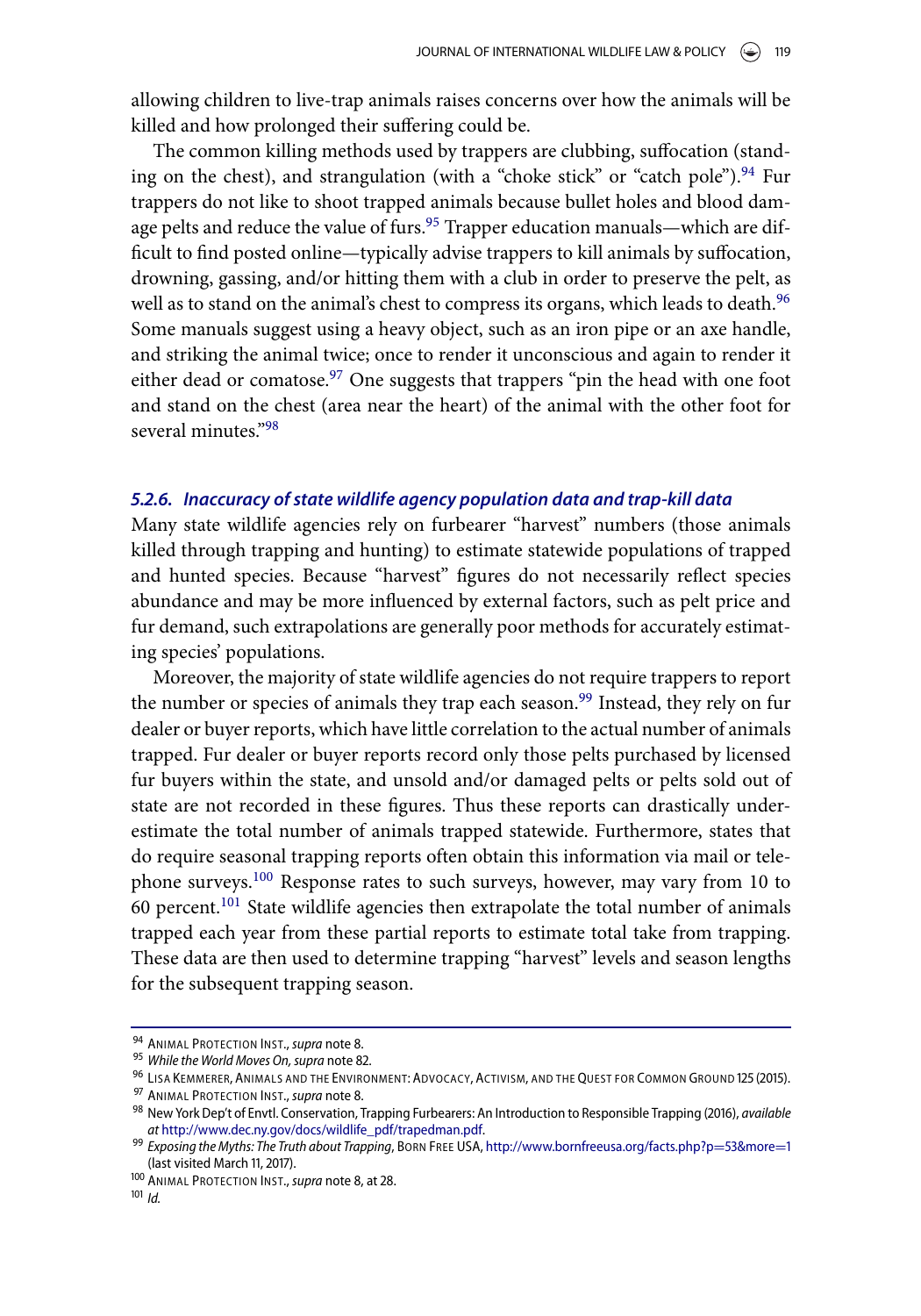#### 120 T. ZUARDO

# *... Poor (or nonexistent) reporting of nontarget animals trapped*

Very few states require that trappers report nontarget animals trapped. Some states regulate trap sets and specify methods for avoiding nontarget captures and recommend methods for handling instances in which a nontarget domestic animal is trapped.<sup>[102](#page-20-0)</sup> However, because most trappers are not trained to assess the condition of trapped animals or the severity of any injuries sustained by trapping, it is unclear how a trapper can ensure that any nontarget animal is released "unharmed," and state agencies fail to provide any criteria or instruction to aid in determining harm. What regulations that exist do little to ensure an accurate tally of the numbers of nontarget animals trapped, and field research indicates that nontarget take can be significant. $103$ 

#### *... Exemptions of private landowners from trapping regulations*

In a number of states, private landowners do not need a license to trap and kill cer-tain species on their own property.<sup>[104](#page-20-2)</sup> For example, in Wisconsin, landowners or occupants and their family members may (without a license) hunt or trap on their own property for coyotes, beavers, foxes, raccoons, woodchucks, rabbits, and squirrels year-round.[105](#page-20-3) In Indiana, landowners may take coyotes at any time on the land they own or provide written permission for others to do so. $106$ 

#### *... Insufficient regulation of trespassing by trappers*

Every state recognizes a landowner's right to exclude trappers from his or her land by erecting "no trespassing" or "no hunting/trapping" signs. A few states even require that landowners who wish to exclude trappers/hunters post "no trespassing/hunting/trapping" signs. Conversely, other states require that trappers obtain permission from landowners even if the landowner has not posted prohibitory notices.[107](#page-20-5) Alabama, Arizona, New Mexico, North Dakota, Oklahoma, Rhode Island, South Dakota, and Utah require written permission from landowners under some circumstances.[108](#page-20-6) In several other states, verbal permission is allowed.<sup>[109](#page-20-7)</sup> Trespassing by trappers remains an ongoing problem for private landowners.

<span id="page-20-0"></span><sup>102</sup> See, e.g., Maryland Dep't of Natural Res., Maryland Trapper Education Manual (2005), available at http://dnr.maryland. [gov/Documents/Maryland\\_Trapper\\_Education\\_Student\\_Manual.pdf; Minnesota Dep't of Natural Res., Minnesota](http://dnr.maryland.gov/Documents/Maryland_Trapper_Education_Student_Manual.pdf) Trapper Education Manual (2012), available at [http://www.mnforesttrappers.com/trapper\\_manual.pdf.](http://www.mnforesttrappers.com/trapper_manual.pdf)

<span id="page-20-1"></span><sup>103</sup> NOCTURNAL WILDLIFE RESEARCH PTY., supra note 4; lossa et al., supra note 4; BRIAN J. FRAWLEY ET AL., supra note 4; Powell & Proulx, supra note 4; Gary Bortolotti, supra note 4.

<span id="page-20-2"></span><sup>104</sup> See, e.g.[, Wisconsin Dep't of Natural Res., Nuisance Wildlife Guidelines,](http://dnr.wi.gov/topic/WildlifeHabitat/documents/nuswlguide.pdf) available at http://dnr.wi.gov/ topic/WildlifeHabitat/documents/nuswlguide.pdf; Dealing with Nuisance Coyotes, INDIANA DEP'T OF NATURAL RES., http://www.in.gov/dnr/fishwild/5688.htm (last visited March 11, 2017).  $105$  *Id.* 

<span id="page-20-4"></span><span id="page-20-3"></span> $106$  *Id.* 

<span id="page-20-5"></span><sup>107</sup> See, e.g., Landowner Permission Requirements and Trapping on Private Property, MAINE DEP'T OF INLAND FISHERIES & WILDLIFE, [http://www.state.me.us/ifw/hunting\\_trapping/trapping/laws/landowner\\_privateproperty.htm](http://www.state.me.us/ifw/hunting_trapping/trapping/laws/landowner_privateproperty.htm) (last visited March 11, 2017).

<span id="page-20-6"></span><sup>108</sup> Ass'n of Fish & Wildlife Agencies, supra note 93.

<span id="page-20-7"></span> $109$   $Id.$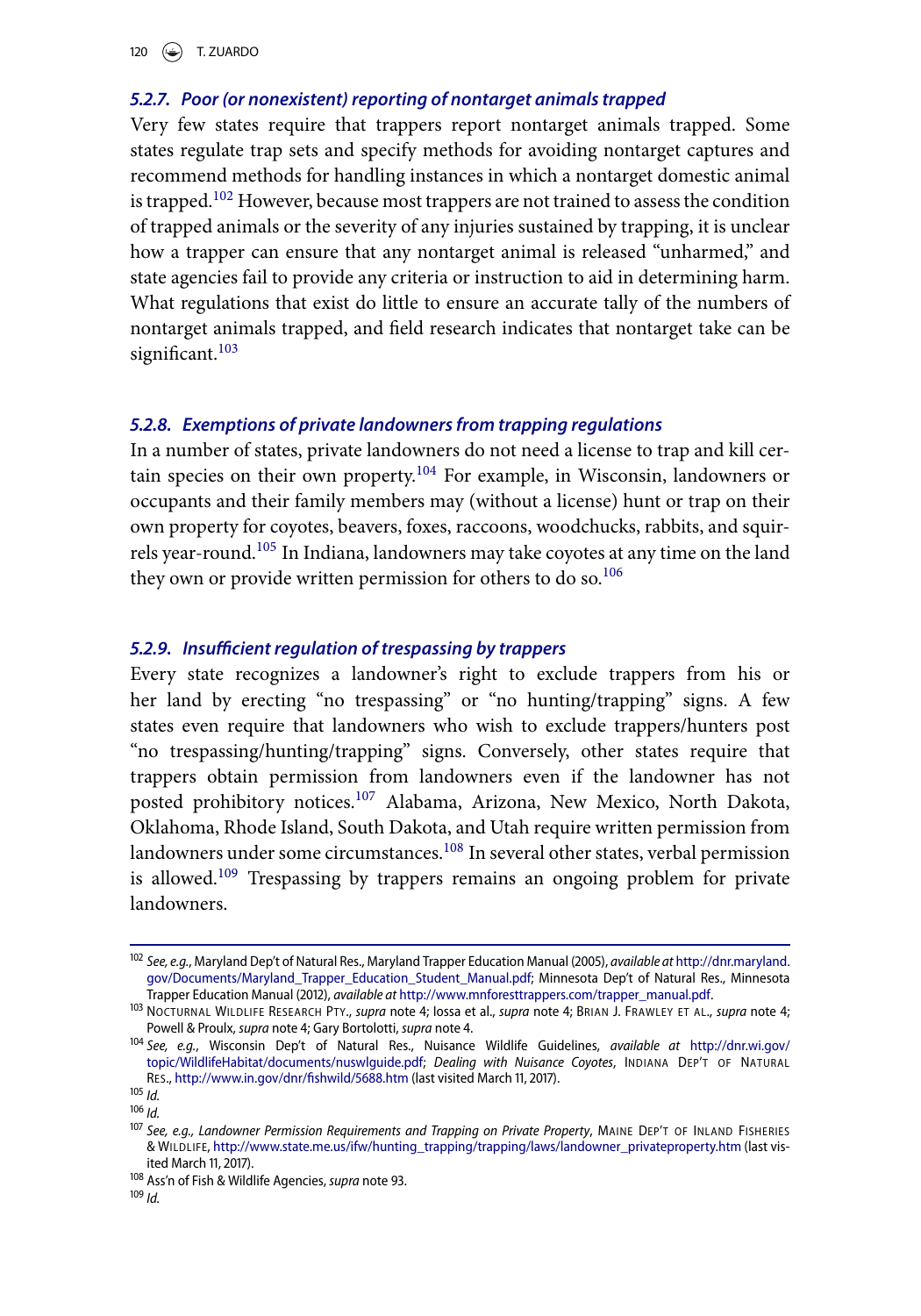# *... Lack of trapper education as a condition of licensing*

While there is no way to avoid animal cruelty when using steel-jaw traps, the lack of basic guidance—such as mandating that trappers avoid using bait that is attractive to companion animals or sets that may result in significant nontarget take, are familiar with the state's trapping requirements, and have reached a specified age before they can obtain a (mandatory) trapping license—contributes to the problem.

# <span id="page-21-0"></span>**6. Conclusion**

Trapping continues to be hidden from the public eye; most people are unaware of the extent to which it is even happening, and the United States continues to lag far behind the rest of the world in regard to trapping reforms. With more than 100 countries already having banned steel-jaw traps, a ban on steel-jaw traps is, arguably, the international standard. It is likely that global pressure will be needed to compel the European Union to rethink its weak trapping agreement with the United States and to implement a strict prohibition on the import of pelts from animals captured using steel-jaw traps. Yet, without hope of overcoming trade agreements intended to facilitate such trade, there may not be a chance for the European Union to reconsider.

Ultimately, efforts need to be made at every level—local, state, national, and global—to seek a prohibition on the use of steel-jaw traps. It will be necessary to expose the various trap standards for the farce that they are and to highlight their abysmal failure to actually protect furbearing animals. Meanwhile, additional measures can help, such as mandating a 24-hour trap check time in every state. This need is ever more apparent as the United States becomes increasingly isolated among a dwindling number of countries that sanction the horrific animal suffering caused by barbaric traps—traps that should be relegated to museums or melted down so the steel could be put to a better purpose.

# **Acknowledgements**

The authorwould like to thank Cathy Liss, DJ Schubert, Dave Tilford, Camilla Fox, and Professor Jeffrey B. Hyman for their assistance.

#### **References**

- Association of Fish and Wildlife Agencies (AFWA). (2001). New Hampshire Best Management Practices Trap Research Trapper Technician Report.
- Association of Fish and Wildlife Agencies (AFWA). (2003). Best Management Practices for Trapping Coyotes in the Eastern United States. Available online at <http://www.fishwildlife.org/pdfs/CoyoteBMP.pdf> (accessed July 20, 2008).
- Association of Fish and Wildlife Agencies (AFWA). (2005). Ownership and Use of Traps by Trappers in the United States in 2004. *A report produced by Responsive Management for AFWA*.
- Barnes, T. G. (1997). State Agency Oversight of the Nuisance Wildlife Control Industry. *Wildlife Society Bulletin*, 25, 185–188.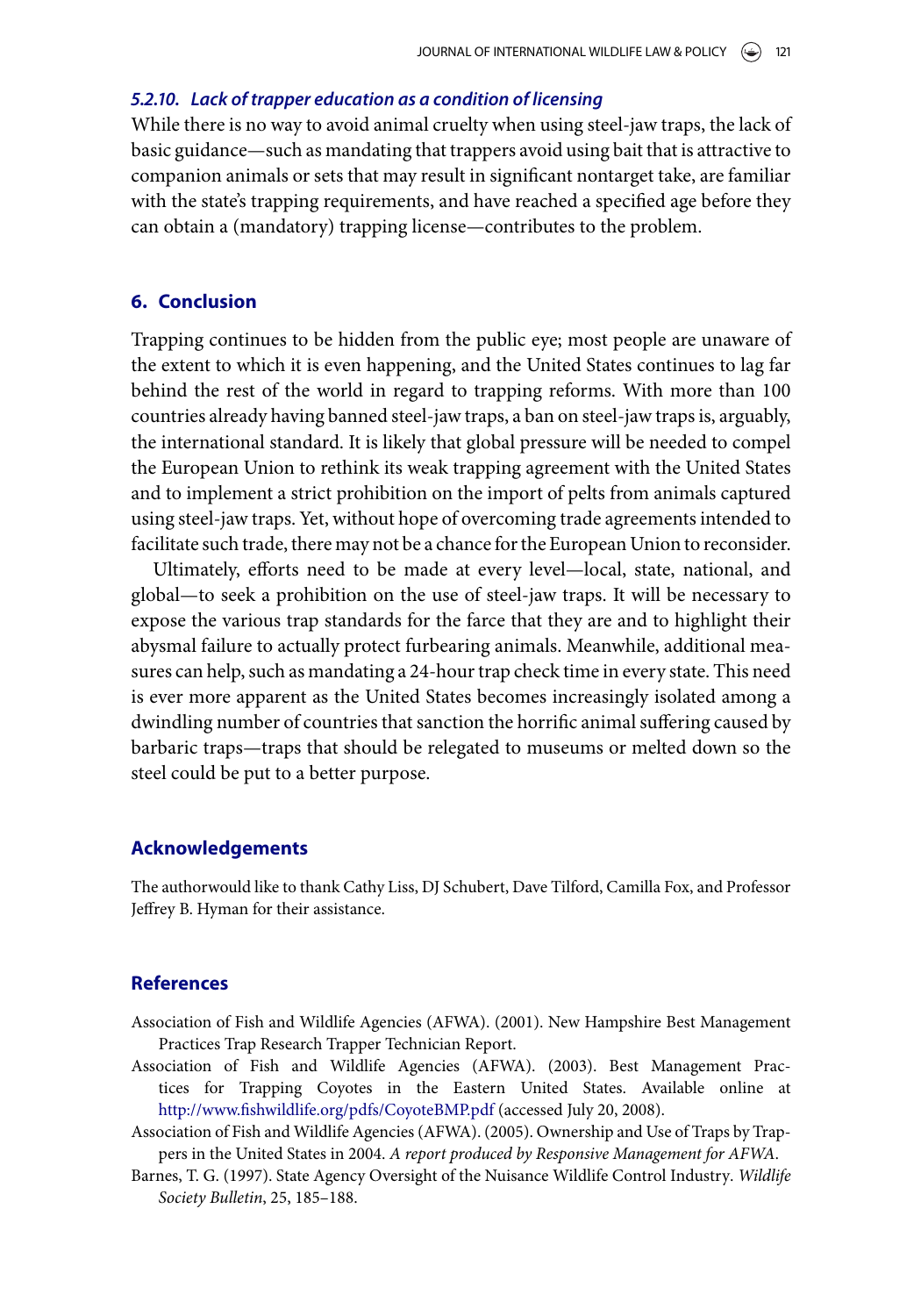- Bortolotti, G.R. (1984). Trap and poison mortality of golden eagles *Aquila chrysaetos* and bald eagles *Haliaeetus leucocephalus*. *Journal of Wildlife Management*, 48, 1173–1179.
- Clark, T., M. Rutherford, and D. Casey (eds.). (2005). *Coexisting with Large Carnivores: Lessons from Greater Yellowstone* 2005. Island Press, Washington, DC.
- Cockrell, S. (1999). Crusader activists and the 1996 Colorado anti-trapping campaign. *Wildlife Society Bulletin*, 27, 65–74.
- ESA Blawg. Animal Welfare Institute v. Martin: Dispute over Canada lynx trapping creates [factual twists and procedural controversies. Available online at](http://www.esablawg.com/esalaw/ESBlawg.nsf/d6plinks/KRII-7MN4KB) http://www.esablawg.com/ esalaw/ESBlawg.nsf/d6plinks/KRII-7MN4KB (accessed August 27, 2009).
- Fox, C.H. (2010). Trapping, Behavior, & Welfare. In M. Bekoff (ed.). *Encyclopedia of Animal Rights & Welfare (revised edition)*. Greenwood, Westport, CT.
- Fox, C.H. (2008). *Analysis of the Marin County Strategic Plan for Protection of Livestock & Wildlife: An Alternative to Traditional Predator Control*. (Master's thesis). Prescott College, Prescott, Arizona.
- Fox, C.H. and Papouchis, C.M. (2005). *Coyotes in Our Midst: Coexisting with an Adaptable and Resilient Carnivore*. Animal Protection Institute, Sacramento, California.
- Fox, C.H. (2004). Wildlife Control Out of Control. *Animal Issues*, 35, 15–18.
- Fox, C.H. and C.M. Papouchis (eds.). (2004). *Cull of the Wild: A Contemporary Analysis of Wildlife Trapping in the United States*. Animal Protection Institute, Sacramento, California.
- Frawley, B.J. et al. (2005). *Fox and Coyote Trapping Survey; Wildlife Division Report No. 3430*. Michigan Department of Natural Resources (February 2005).
- Fur Institute of Canada (FIC). *Agreement on International Humane Trapping Standards: [Canada's Objectives in Negotiating the AIHTS](http://www.fur.ca/index-e/aihts/index.asp?action=aihts&page=index)*. Available online at http://www.fur.ca/indexe/aihts/index.asp?action=aihts&page=index (accessed July 20, 2008).
- Garrett, Tom (1999). *Alternative Traps: The Role of Spring Powered Killing Traps in Modern Trapping, the Role of Cage and Box Traps in Modern Trapping, and the Role of Legsnares in Modern Trapping*. Animal Welfare Institute.
- Gentile, J. R. (1987). The evolution of anti-trapping sentiment in the United States: A review and commentary. *Wildlife Society Bulletin*, 15, 490–503.
- Gerstell, R. (1985). *The Steel Trap in North America*. Stackpole Books.
- Gill, R. B. (1996). The wildlife professional subculture: The case of the crazy aunt. *Human Dimensions of Wildlife*, 1, 21–32.
- Hadidian, J., Fox, C.H., and Lynn, W.S. (2006). The ethics of wildlife control in humanized landscapes (pp. 500–504), in R.M. Timm and J. H. O'Brien (eds.), *Proceedings, 22nd Vertebrate Pest Conference*, University of California, Davis.
- Hadidian, John, Childs, Michele R., Schmidt, Robert H., Simon, Laura J., and Church, Ann (2001). Nuisance wildlife control practices, policies, and procedures in the United States. *Wildlife, Land and People: Priorities for the 21st Century*, ed. Rebecca Field, Robert J. Warren, Henryk Okarma, and Paul R. Sievert (pp. 165–68). Proceedings of the Second International Wildlife Management Congress, Wildlife Society, Valko, Hungary.
- Harrop, S.R. (2000). The trapping of wild mammals and attempts to legislate for animal suffering in international standards. *Journal of Environmental Law*, 12, 333–360.
- Jones, D. M., and Rodrigues, S. H. (2003). Restricting the use of animal traps in the United States: An overview of laws and strategy. *Animal Law*, 9, 135–157.
- Jones, D.M. (1997). Protecting animals at the ballot box. *Mainstream*. Spring, 24–27.
- Jost, K. (1990). Initiatives: True democracy or bad law making? *Congressional Quarterly Editorial Research Reports* August, 462–474.
- Iossa, G., Soulsbury, C.D., and Harris, S. (2007). Mammal trapping: A review of animal welfare standards of killing and restraining traps. *Animal Welfare*, 16, 335–352.
- Marks, C.A. (2008). *Welfare Outcomes of Leg-hold Trap Use in Victoria*. Nocturnal Wildlife Research Pty Ltd.